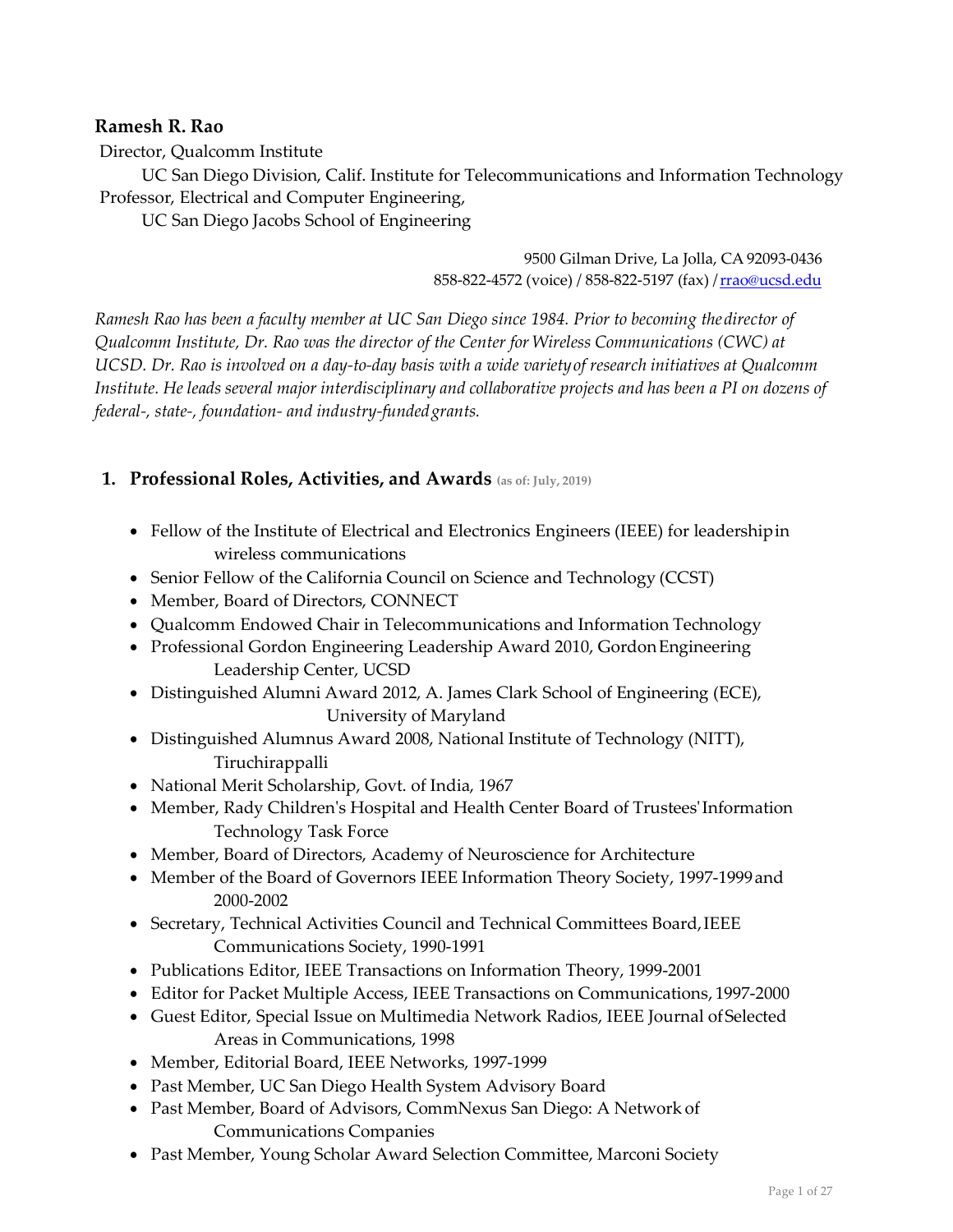- Past Member, Weqaya Advisory Task Force, Health Authority Abu Dhabi (HAAD), United Arab Emirates
- Member, Clarke Center's Internal Advisory Board
- Member, Advisory Board, Center for Global Justice
- Member, Steering Committee of Cross-Campus Healthy Aging Initiative, UCSD
- Member, UCSD CREATE STEM Success Initiative Internal Advisory Board
- Chair, the National Research Council's Committee on Using Information Technologyto Enhance Disaster Management, the findings were published by the NRC in2007: "Improving Disaster Management: The Role of IT in Mitigation, Preparedness, Response and Recovery."
- Chair, the National Academies of Sciences, Engineering, and Medicine's Committee on the Future of Emergency Alert and Warning Systems Research in 2017: "Emergency Alert and Warning Systems: Current Knowledge and Future Research Directions and Integrating Social and Behavioral Sciences Within the Weather Enterprise"
- Testified before House Armed Services Committee on Calit2 research relatedto Homeland Security, February 2002
- **2. Publications (as of: July, 2019)**

## **Journals, Books, and Book Chapters**

- 85. Jacob Caylor, Rajiv Reddy, Sopyda Yin, Christina Cui, Mingxiong Huang, Charles Huang, Ramesh Rao, Dewleen G. Baker, Alan Simmons, Dmitri Souza, Samer Narouze, Ricardo Vallejo and Imanuel Lerman, "Spinal cord stimulation in chronic pain: evidence and theory for mechanisms of action," *Bioelectronic Medicine*, (28 June 2019). DOI: 10.1186/s42234-019-0023-1
- 84. Giorgio Quer, Tugcan Aktas, Federico Librino, Tara Javidi, Ramesh R Rao, "A Wireless Vehiclebased mobile network infrastructure designed for smarter cities," *Ad Hoc Networks*, (15 June 2019). DOI: 10.1016/j.adhoc.2018.10.014
- 83. V. Bhardwaj, A. C. Angkaw, M. Franceschetti, R. Rao, D. G. Baker, "Direct and indirect relationships among post-traumatic stress disorder, depression, hostility, anger, and verbal and physical aggression in returning veterans," *Aggressive Behavior. 2019*; 45: 417– 426*.*  https://doi.org/10.1002/ab.21827
- 82. Meng Qin, Qinghai Yang, Nan Cheng, Jinglei Li, Weihua Wu, Ramesh R Rao, Xuemin Shen, "Learning-Aided Multiple Time-Scale SON Function Coordination in Ultra-Dense Small-Cell Networks," *IEEE Transactions on Wireless Communications*. (13 Feb 2019). DOI: 10.1109/TWC.2019.2898002
- 81. Imanuel Lerman, Bryan Davis, Mingxiong Huang, Charles Huang, Linda Sorkin, James Proudfoot, Edward Zhong, Donald Kimball, Ramesh Rao, Bruce Simon, Andrea Spadoni, Irina Strigo, Dewleen G Baker, Alan N Simmons, "Noninvasive Vagus Nerve Stimulation Alters the Neural and Physiological Response to Noxious Thermal Challenge," *PloS one*, (13 Feb 2019).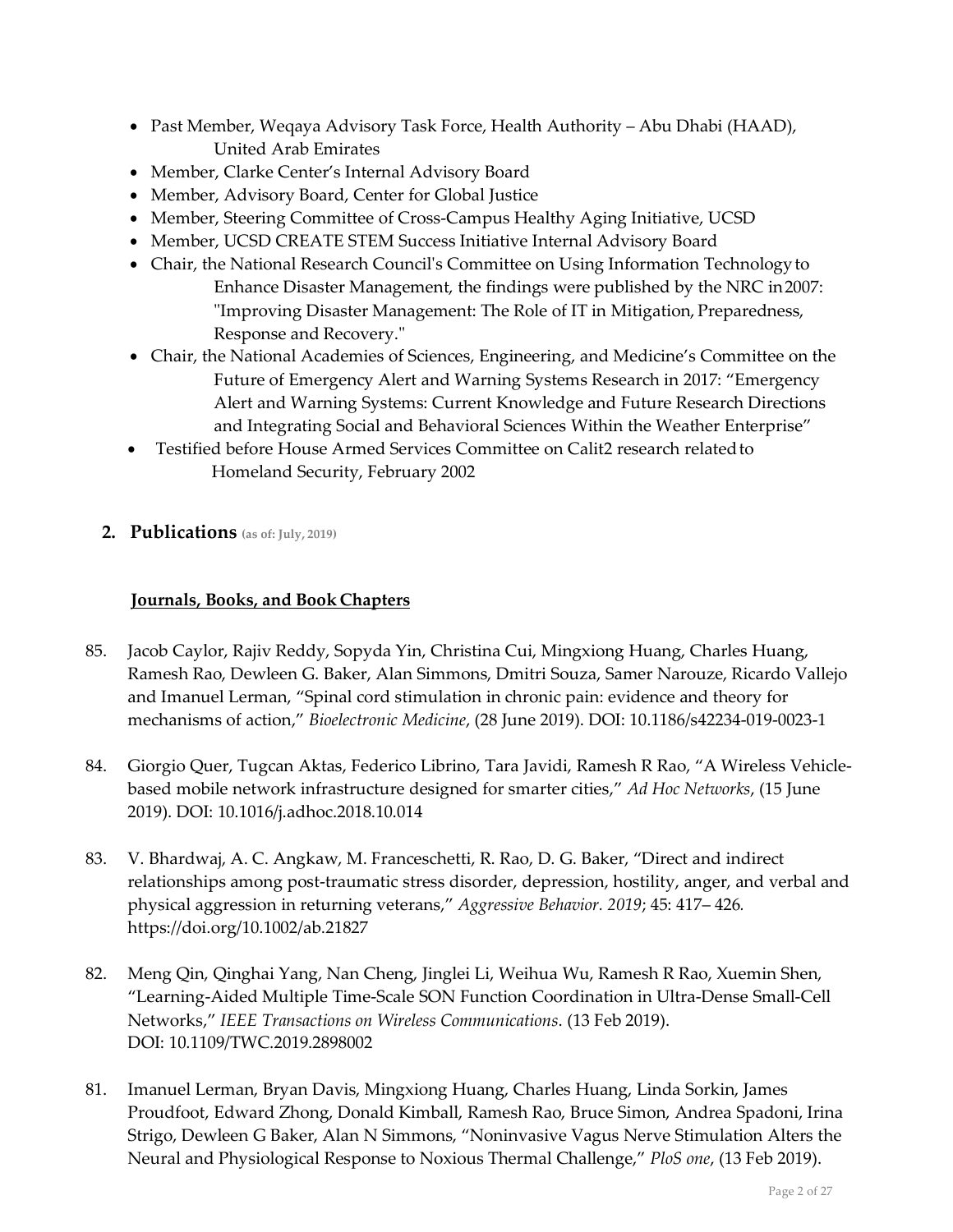DOI: 10.1371/journal.pone.0201212

- 80. Shams Al Ajrawi, Hayden Bialek, Mahasweta Sarkar, Ramesh Rao, Syed Hassan Ahmed, "Bidirectional channel modeling for implantable UHF–RFID transceivers in brain–computer interface applications," *Future Generation Computer Systems*, (1 Nov 2018). DOI: 10.1016/j.future.2018.03.036
- 79. Meng Qin, Qinghai Yang, Nan Cheng, Haibo Zhou, Ramesh R Rao, Xuemin Shen, "Machine learning aided context-aware self-healing management for ultra dense networks with QoS provisions," *IEEE Transactions on Vehicular Technology*, (24 Oct 2018). DOI: 10.1109/TVT.2018.2877910
- 78. Zewei Jing, Meng Qin, Qinghai Yang, Kyung-Sup Kwak, Ramesh R Rao, "Energy efficient millimetre-wave fronthaul and OFDMA resource optimisation in C-RANs," *IET Communications*, (24 April 2018). Pages: 1595-1601
- 77. Mahmood Karimi, Ramesh R Rao, "On the estimation and control of human body composition," *Transactions of the Institute of Measurement and Control*, (30 May 2018). Pages: 2536-2545
- 76. Jinglei Li, Qinghai Yang, Kyung-sup Kwak, Ramesh Rao, "Age-Friendly Communities Initiative: Public Health Approach to Promoting Successful Aging," *IEEE Transactions on Vehicular Technology*, (August 2017). DOI: 10.1109/TVT.2017.2665649
- 76. Jeste DV, Blazer DG 2nd, Buckwalter KC, Cassidy KK, Fishman L, Gwyther LP, Levin SM, Phillipson C, Rao RR, Schmeding E, Vega WA, Avanzino JA, Glorioso DK, Feather J., "Age-Friendly Communities Initiative: Public Health Approach to Promoting Successful Aging," *The American Journal of Geriatric Psychiatry*, (December 2016). DOI: 10.1016/j.jagp.2016.07.021
- 75. Meng Qin, Qinghai Yang, Jian Yang, Kyung-sup Kwak, Ramesh R Rao, "Throughput of QoS Guaranteed Wireless Systems with/without Channel State Information,"*IEEE Transactions on Vehicular Technology*, (19 December 2016). DOI: 10.1109/TVT.2016.2641443
- 74. Jian Yang, Qinghai Yang, Kyung Sup Kwak, Ramesh R Rao, "Power-Delay Tradeoff in Wireless Powered Communication Networks," *IEEE Transactions on Vehicular Technology,* (7 July 2016). DOI: 10.1109/TVT.2016.2587101
- 73. Giorgio Quer, Joshal Daftari, Ramesh R Rao, "Heart rate wavelet coherence analysis to investigate group entrainment," *Pervasive and Mobile Computing*, Vol. 28, (30 June 2016), pp. 21-34
- 72. Jian Yang, Qinghai Yang, Kyung Sup Kwak, Ramesh R Rao, "QoS Guaranteed Throughput Region of Wireless Energy Harvesting DF Relay System," *IEEE Wireless Communications Letters,*  Vol. 5, Issue 2 (April 2016), pp. 224-227
- 71. Shaoyi Xu, Kyung Sup Kwak, Ramesh Rao, "Interference-aware resource sharing in D2D underlaying LTE-A networks," *Transactions on Emerging Telecommunications Technologies,* Vol. 26, Issue 12 (1 December 2015), pp. 1306-1322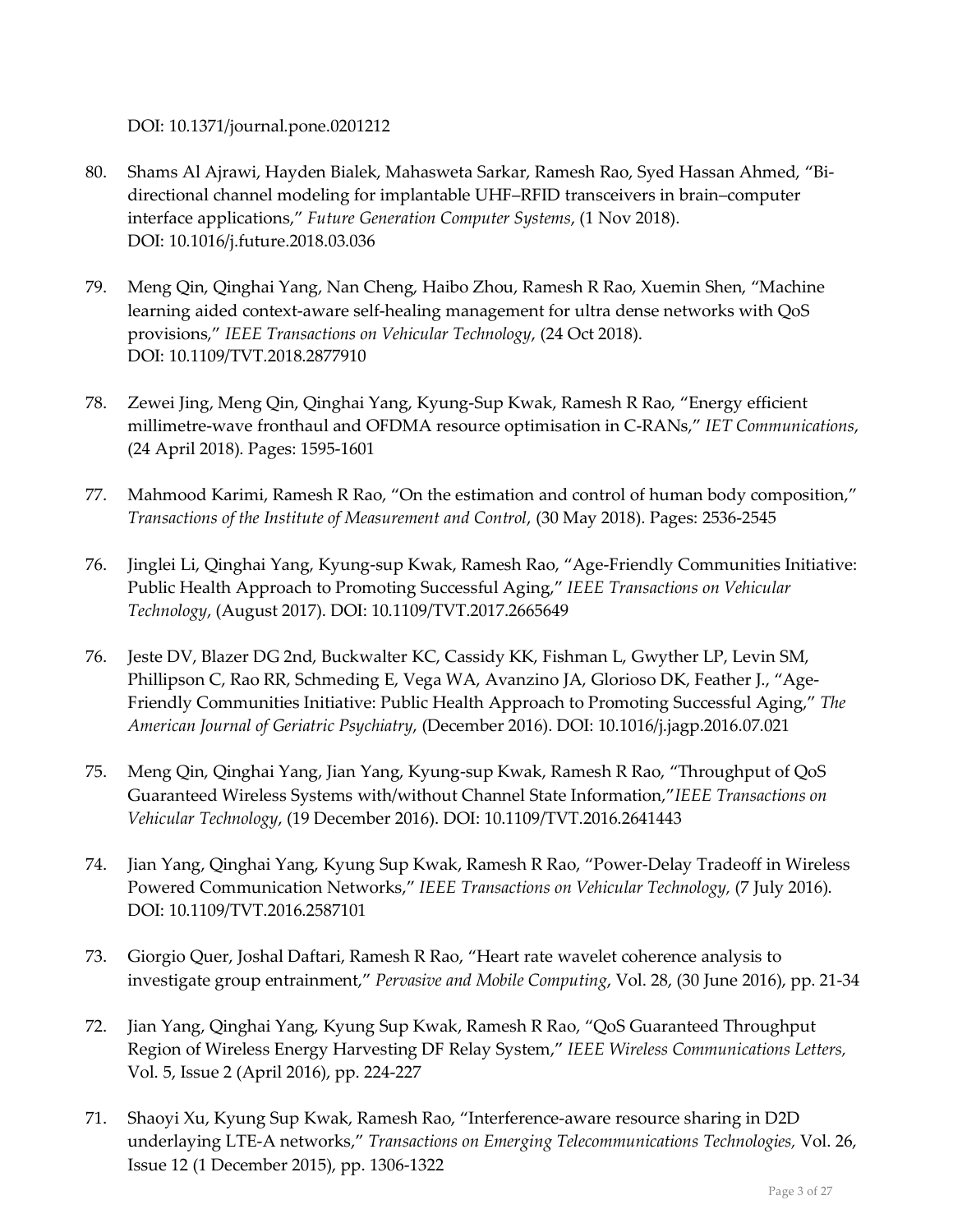- 70. Giorgio Quer, Joshal Daftari, Ramesh R Rao, "Heart rate wavelet coherence analysis to investigate group entrainment," *Pervasive and Mobile Computing,* (13 October 2015). DOI: 10.1016/j.pmcj.2015.09.008
- 69. M. Danieletto, G. Quer, R. Rao, and M. Zorzi "CARMEN: A Cognitive Networking Testbed on Android OS Devices," *IEEE Communications Magazine*, Vol. 52, Issue 9 (12 September 2014), pp. 98-107
- 68. M. Danieletto, G. Quer, R. Rao, and M. Zorzi "Traffic Sensing and Characterization in Multi-Channel Wireless Networks for Cognitive Networking," Computer Networks, Vol. 56, Issue 7 (3 May 2012), pp. 1968-1982
- 67. S. Xu, K.S. Kwak, and R. Rao, "Interference-Aware Radio Resource Allocation in D2D Underlaying LTE-Advanced Networks," *Korean Society for Internet Information Transactions on Internet and Information Systems (TIIS)*, Vol. 8, No. 8 (August 2014), pp. 2626-2646*6*
- 66. C.K. Verma, B.R. Tamma, B. S. Manoj, and R. Rao, "A Realistic Small-World Model for Wireless Mesh Networks," IEEE Communications Letters, Vol. 15, No. 4, April 2011, pp. 455-457. DOI: 10.1109/LCOMM.2011.020111.100266
- 65. B. R. Tamma, A. Badamb, C. Siva Ram Murthy, and R. R. Rao, "K-Tree: A multiple tree video multicast protocol for Ad hoc wireless networks," Computer Networks, Vol. 54, Issue 11 (2 August 2010), pp. 1864-1884. DOI: 10.1016/j.comnet.2010.02.013
- 64. P. Zhou, X. Wang, B. S. Manoj, and R. Rao, "On Optimizing Gateway Placement for Throughput in Wireless Mesh Networks," EURASIP Journal on Wireless Communications and Networking, Vol. 2010 (2010), 12 pp. DOI: 10.1155/2010/368423
- 63. T. DeFanti, G. Dawe, D. Sandin, J. Schulze, P. Otto, J. Girado, F. Kuester, L. Smarr, and R. Rao, "The StarCAVE, a third-generation CAVE and virtual reality OptIPortal," Future Generation Computer Systems, Vol. 25, Issue 2 (February 2009), pp. 169-178. DOI: 10.1016/j.future.2008.07.015
- 62. B.S. Manoj, R.R. Rao, and M. Zorzi, "CogNet: a cognitive complete knowledge network system," IEEE Wireless Communications, Vol. 15, Issue 6 (January 19, 2009), pp. 81-88. DOI: 10.1109/MWC.2008.4749751
- 61. B.C. Meyer, R. Raman, T. Hemmen, R. Obler, J.A. Zivin, R. Rao, R.G. Thomas, P.D. Lyden, "Efficacy of site-independent telemedicine in the STRokE DOC trial: a randomised, blinded prospective study," Lancet Neurology, Vol. 7, Issue 9 (September 2008), pp. 787-795. DOI: 10.1016/S1474-4422(08)70171-6
- 60. P. Zhou, X. Wang, and R. Rao, "Asymptotic Capacity of Infrastructure Wireless Mesh Networks," IEEE Transactions on Mobile Computing, Vol. 7, Issue 8 (August 2008), pp.1011-1024. DOI: 10.1109/TMC.2007.70778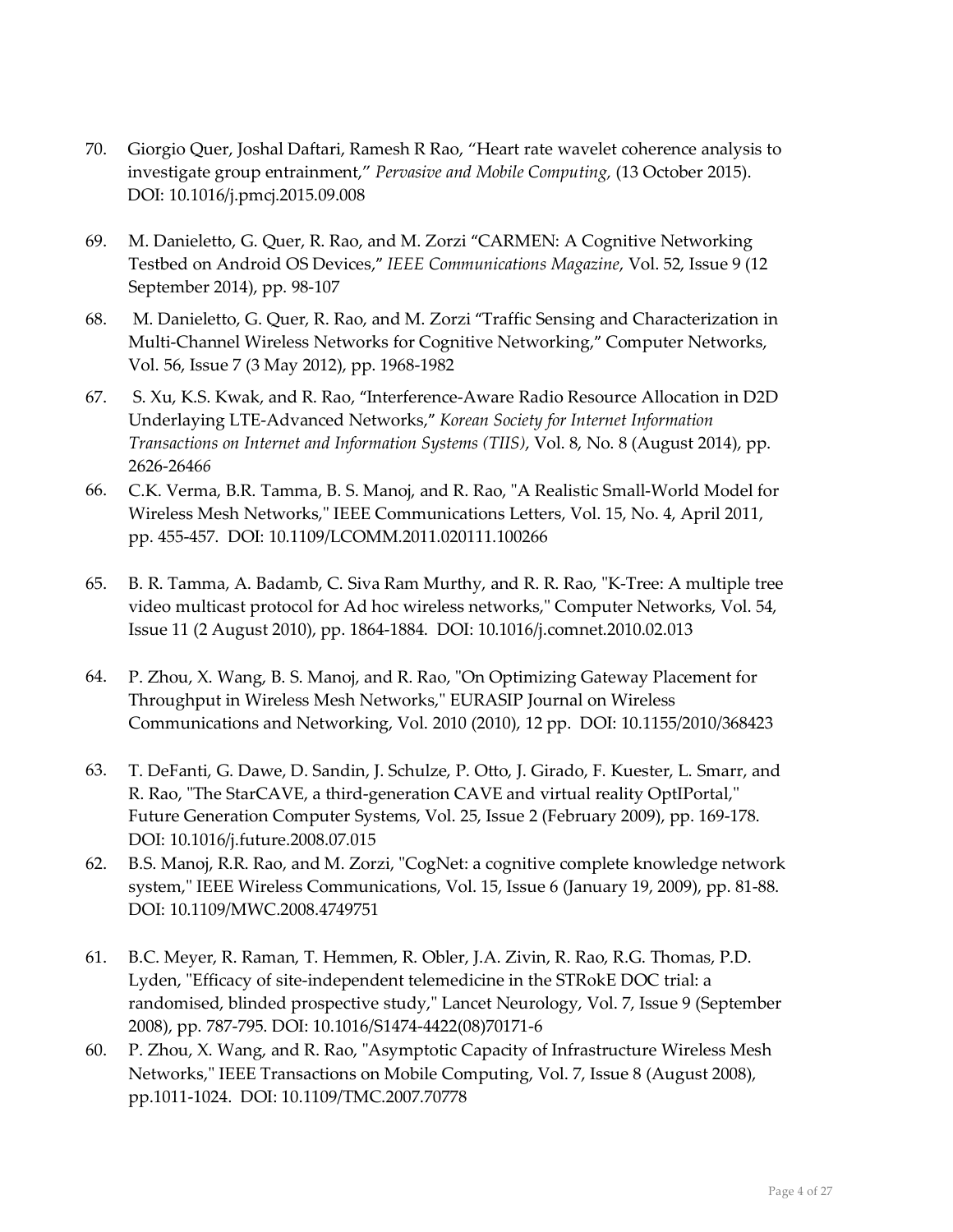- 59. B.S. Manoj, P. Zhou, and R.R. Rao, "Dynamic adaptation of CSMA/CA MAC protocol for wide area wireless mesh networks," Elsevier Computer Communications, Vol. 31, Issue 8 (May 25, 2008), pp. 1627-1637. DOI: 10.1016/j.comcom.2008.01.048
- 58. M. Rossi, M. Zorzi, and R.R. Rao, "Statistically assisted routing algorithms (SARA) for hop count based forwarding in wireless sensor," Wireless Networks, Vol. 14, Number 1 (February 2008), pp. 55-70. *DOI: 10.1007/s11276-006-7791-8*
- 57. R.B. Dilmaghani and R.R. Rao, "Hybrid Wireless Mesh Network with Application to Emergency Scenarios," Journal of Software, 2008, Vol. 3, No. 2 (February 2008), pp.52-60. *DOI: 10.4304/jsw.3.2.52-60*
- 56. B.C. Meyer, R. Raman, R. Rao, R.D. Fellman, J. Beer, J. Werner, J.A. Zivin, and P.D.Lyden, "The STRokE DOC trial technique: 'video clip, drip, and/or ship'," International Journalof Stroke, Vol. 2 (November 2007), pp. 281-287. *DOI:10.1111/j.1747-4949.2007.00153.x*
- 55. B.S. Manoj, R.R. Rao, and M. Zorzi, "Architectures, Protocols, and AnalyticalApproaches for Next Generation Cognitive Networking," in Cognitive Wireless Networks:Concepts, Methodologies and Visions Inspiring the Age of Enlightenment of Wireless Communications. F.H.P. Fitzek and M. Katz, Eds. Dordrecht, The Netherlands:Springer, 2007, pp. 271-284.
- 54. R.R. Rao, J. Eisenberg, and T. Schmitt (Eds.), Improving Disaster Management: The Roleof IT in Mitigation, Preparedness, Response, and Recovery, Committee on UsingInformation Technology to Enhance Disaster Management, National Research Council,Washington, DC: National Academies Press, 2007, 177 pp.
- 53. M. Zorzi and R.R. Rao, Reply to "Comments on 'Capture and Retransmission Controlin Mobile Radio'," IEEE Journal on Selected Areas in Communications, Vol. 24, No. 12(2006), pp. 2341-2342. *DOI: 10.1109/JSAC.2006.887340*
- 52. P. Nuggehalli, V. Srinivasan, C. Chiasserini, and R.R. Rao, "Efficient cache placement in multi-hop wireless networks," IEEE / ACM Transactions on Networking, Vol. 14, No. 5 (October 2006), pp. 1045-1055. *DOI: 10.1109/TNET.2006.882863*
- 51. K. Wang, C.F. Chiasserini, J.G. Proakis, and R.R. Rao, "Joint Scheduling And PowerControl Supporting Multicasting In Wireless Ad Hoc Networks," Ad Hoc Networks, Volume 4, Issue 4 (July 2006), pp. 532-546. *DOI: 10.1016/j.adhoc.2005.06.001*
- 50. P.B. Gibbons, T.F. Abdelzaher, J. Aspnes, R. Rao (Eds.), Distributed Computing inSensor Systems, Proceedings of the Second IEEE International Conference (DCOSS 2006), San Francisco, CA, USA, June 18-20, 2006, (Lecture Notes in Computer Science 4026Springer 2006), 563 pp.
- 49. K. Chebrolu and R. Rao, "Bandwidth Aggregation for Real-Time Applications in Heterogeneous Wireless Networks," IEEE Transactions On Mobile Computing, Vol. 5,No. 4 (April 2006), pp. 388-403. *DOI: 10.1109/TMC.2006.1599407*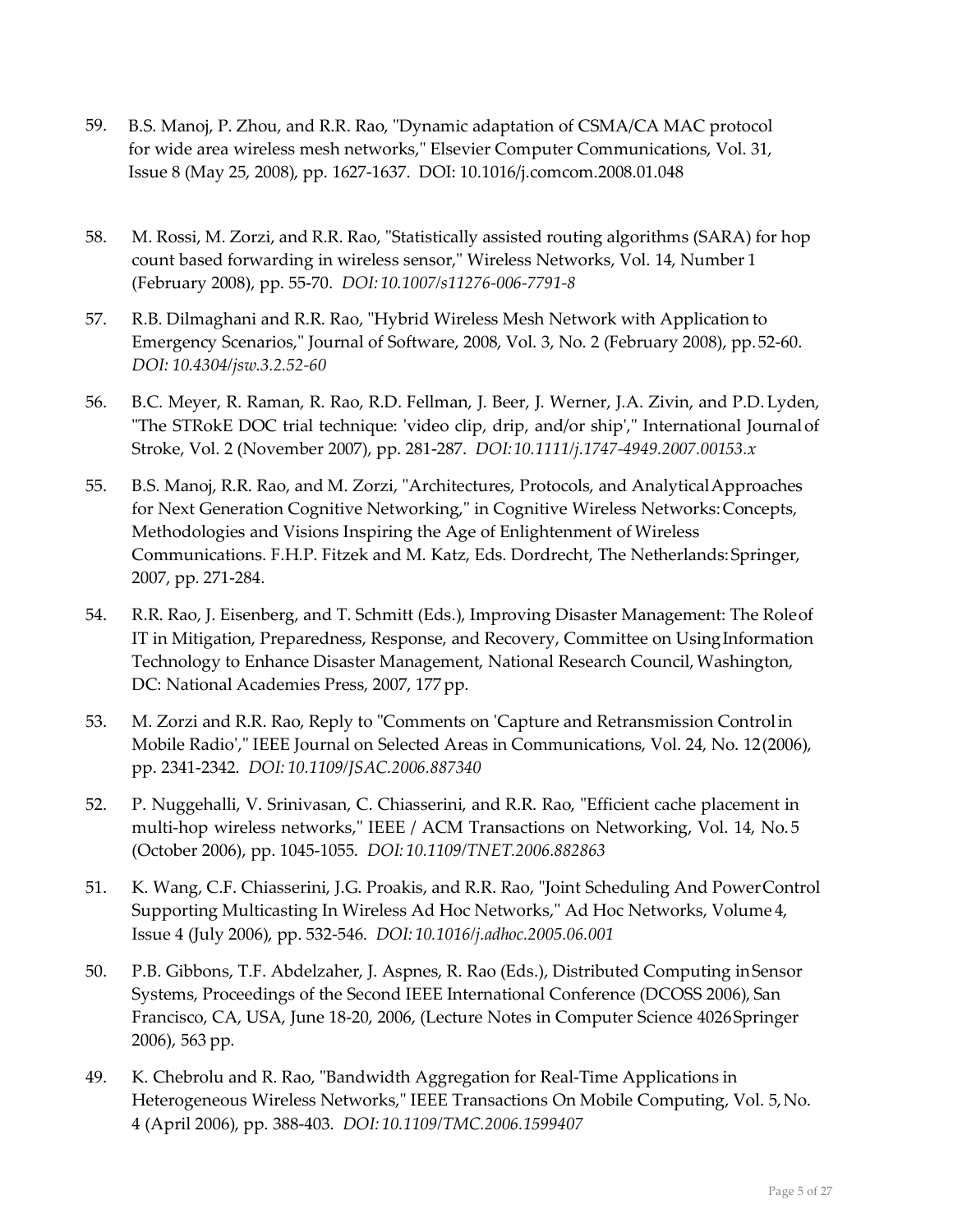- 48. P. Nuggehalli, V. Srinivasan, and R.R. Rao, "Energy efficient transmission schedulingfor delay constrained wireless networks," IEEE Transactions On WirelessCommunications, Vol. 5, No. 3 (2006), pp. 531-539. *DOI: 10.1109/TWC.2006.1611083*
- 47. B.S. Manoj and R.R. Rao, "Load Balancing in Wireless Mesh Networks," in WirelessMesh Networks: Architectures, Protocols, and Standards. Y.S. Zhang, et al., Eds., Florida:CRC Press, 2006, pp. 263-296.
- 46. B.S. Manoj and R.R. Rao, "Wireless Mesh Networks: Issues and Solutions," inWireless Mesh Networks: Architectures, Protocols, and Standards. Y.S. Zhang, et al., Eds.,Florida: CRC Press, 2006, pp. 3-48.
- 45. K. Chebrolu, B. Raman, and R.R. Rao, "A Network Layer Approach to Enable TCPover Multiple Interfaces," ACM / Kluwer Journal of Wireless Networks, Vol. 11 (2005), pp.637- 650. *DOI: 10.1007/s11276-005-3518-5*
- 44. B.C. Meyer, P.D. Lyden, L. Al-Khoury, Y. Cheng, R. Raman, R. Fellman, J. Beer, R. Rao,and J.A. Zivin, "Prospective Reliability of the STRokE DOC Wireless / SiteIndependent Telemedicine System," Neurology 2005, no. 64 (March 2005), pp.1058-1060.
- 43. V. Srinivasan, P. Nuggehalli, C.F. Chiasserini, and R. R. Rao, "An Analytical Approach to the Study of Cooperation in Wireless Ad Hoc Networks," IEEE Transactions onWireless Communications, Vol. 4, No. 2 (March 2005), pp.722. *DOI:10.1109/TWC.2004.842950*
- 42. K. Wang, C.F. Chiasserini, J. Proakis, and R. R. Rao, "A Joint Solution to Schedulingand Power Control for Multicasting in Wireless Ad Hoc Networks," EURASIP Journal on Applied Signal Processing, Special Issue on Cross Layer Design for Communicationsand Signal Processing Systems (February 2005), pp. 144-152. *DOI:10.1155/ASP.2005.144*
- 41. C.F. Chiasserini, P. Nuggehalli, V. Srinivasan, and R. R. Rao, "Optimal Rate Allocation for Energy Efficient Multipath Routing in Ad Hoc Wireless Networks," IEEE Transactionson Wireless Communications, Vol. 3. No. 3 (May 2004), pp. 891-899. *DOI: 10.1109/TWC.2004.826343*
- 40. M. Zorzi and R.R. Rao, "Geographic Random Forwarding (GeRaF) for Ad Hoc and Sensor Networks: Multihop Performance," IEEE Transactions on Mobile Computing, Vol. 2, No. 4 (October-December 2003), pp. 337-348. *DOI: 10.1109/TMC.2003.1255648*
- 39. M. Zorzi and R.R. Rao, "Geographic Random Forwarding (GeRaF) for Ad Hoc andSensor Networks: Energy and Latency Performance," IEEE Transactions on Mobile Computing, Vol. 2, No. 4 (October-December 2003), pp. 349–365. *DOI:10.1109/TMC.2003.1255650*
- 38. C.F. Chiasserini and R. R. Rao, "Improving Energy Saving in Wireless Systems byUsing Dynamic Power Management," IEEE Transactions on Wireless Communications, Vol.2. No. 5 (September 2003), pp. 1090. *DOI: 10.1109/TWC.2003.817445*
- 37. C.F. Chiasserini and R. R. Rao, "Coexistence Mechanisms for Interference Mitigation in the 2.4 GHz ISM Band," IEEE Transactions on Wireless Communications, Vol. 2. No.5 (September 2003), pp. 964-975. *DOI: 10.1109/TWC.2003.817417*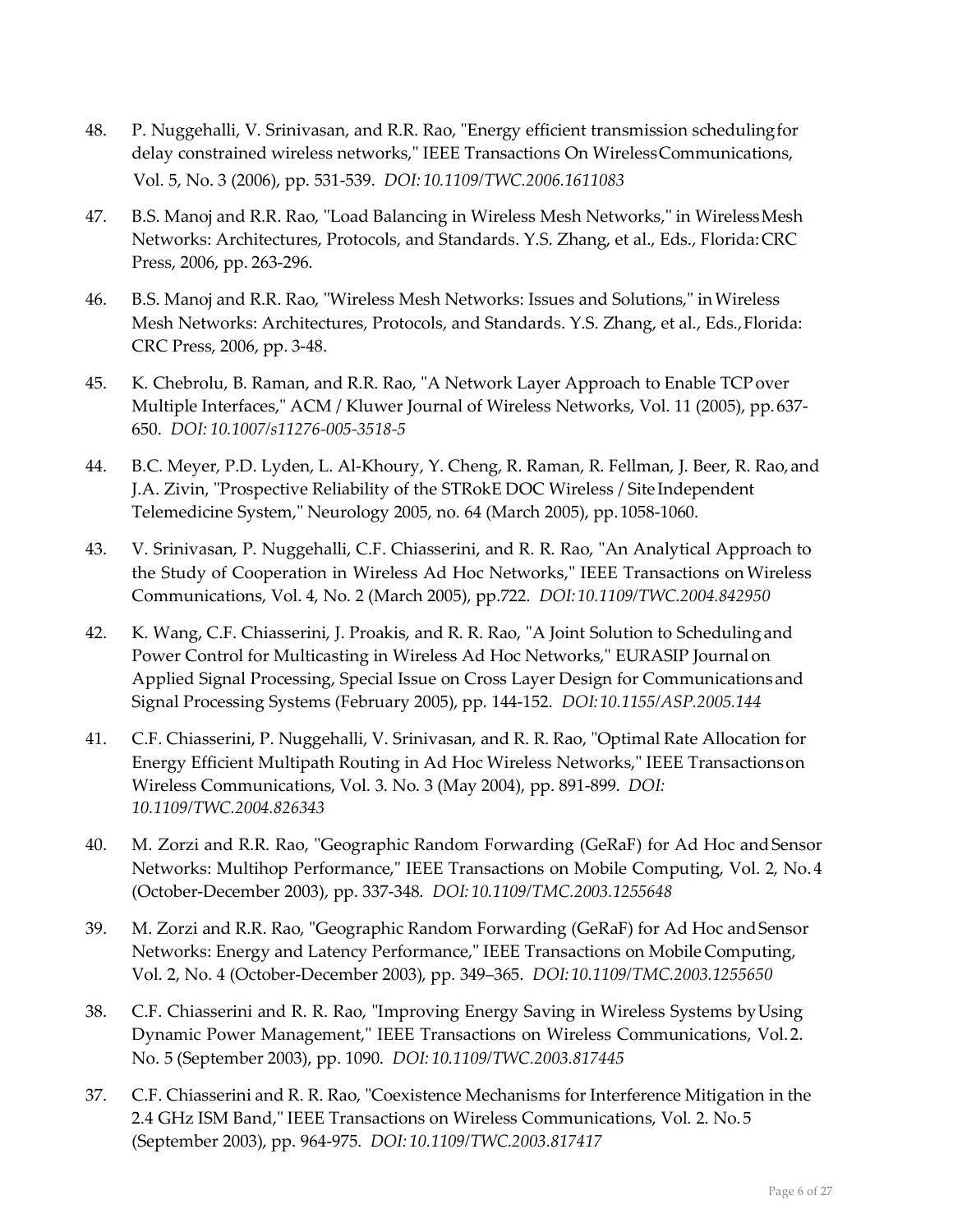- 36. K. Wang, J. Proakis, and R. R. Rao, "Energy-Efficient Routing Algorithms UsingDirectional Antennas for Mobile Ad Hoc Networks," International Journal of Wireless Information Networks, Special Series on Mobile Ad Hoc Networks (MANETs): Standards, Research, Applications, Vol. 9, No. 2 (April 2002), pp. 105-118. *DOI:10.1023/A:1015303800432*
- 35. M. Kim, C. G. Kang, and R. R. Rao, "Group-wise Transmission Rate Scheduling Schemefor Integrated Voice/Data Service in Burst-Switching DS/CDMA System," IEICE Trans. Fundamentals, Vol. E85-B, No. 8 (March 2002), pp. 1618.
- 34. R. R. Rao, "Ethernet Networks," The Communications Handbook, Ed. 2, Chapter 32,CRC Press, FL, 2002.
- 33. C. F. Chiasserini and R. R. Rao, "Energy Efficient Battery Management," IEEEJSAC Wireless Series, Vol. 19, No. 7 (July 2001), pp. 1235 -1245. DOI:10.1109/49.932692
- 32. C. F. Chiasserini and R. R. Rao, "Improving Battery Performance by using Traffic Shaping Techniques," IEEE JSAC Wireless Series, Vol. 19, No. 7 (July 2001), pp. 1385-1394. *DOI: 10.1109/49.932705*
- 31. M. Zorzi and R. R. Rao, "Energy Efficiency of TCP in a local wireless environment,"Mobile Networks and Applications (special issue on Energy Efficient Protocols), Vol. 6 (June2001), pp. 265-278. *DOI: 10.1023/A:1011482901234*
- 30. C. F. Chiasserini and R. R. Rao, "Stochastic Battery Discharge in PortableCommunication Devices," IEEE Aerospace and Electronic Systems Magazine, Vol. 15, No. 8 (August2000), pp. 41-45. *DOI: 10.1109/BCAA.2000.838358*
- 29. M. Zorzi, A. Chockalingam, and R. R. Rao, "Throughput Analysis of TCP on Channelswith Memory,'' IEEE Journal on Selected Areas of Commuication, Vol. 18 (July 2000), pp. 1289- 1300. *DOI: 10.1109/49.857929*
- 28. M. Zorzi and R. R. Rao, "Perspectives on the Impact of Error Statistics on Protocols for Wireless Networks," IEEE Personal Communications, Vol. 6 (October 1999), pp. 32-40. *DOI: 10.1109/98.799618*
- 27. M. Zorzi and R. R. Rao, "Lateness probability of a retransmission scheme for errorcontrol on a two-state Markov channel," IEEE Transactions on Communications, Vol. 47, No. 10 (October 1999), pp. 1537-1548. *DOI: 10.1109/26.795822*
- 26. M. Zorzi and R. R. Rao, "On the impact of burst errors on wireless ATM," IEEEPersonal Communications, Vol.6, No.4 (August 1999), pp.65-76. *DOI:10.1109/98.788217*
- 25. E. Ayanoglu, V. Bahl, R. S. Cheng, R. R. Rao, and M. Zorzi, "Multimedia NetworkRadios (guest editorial)," IEEE Journal on Selected Areas in Communications, Vol. SAC-17 (May 1999), pp. 753-755.
- 24. A. M. Chen and R. R. Rao, "Wireless Channel Models- Coping with Complexity,"Wireless Multimedia Network Technologies, Kluwer Academic Publishers, pp. 271-288, 1999. *DOI: 10.1007/0-306-47330-5\_15*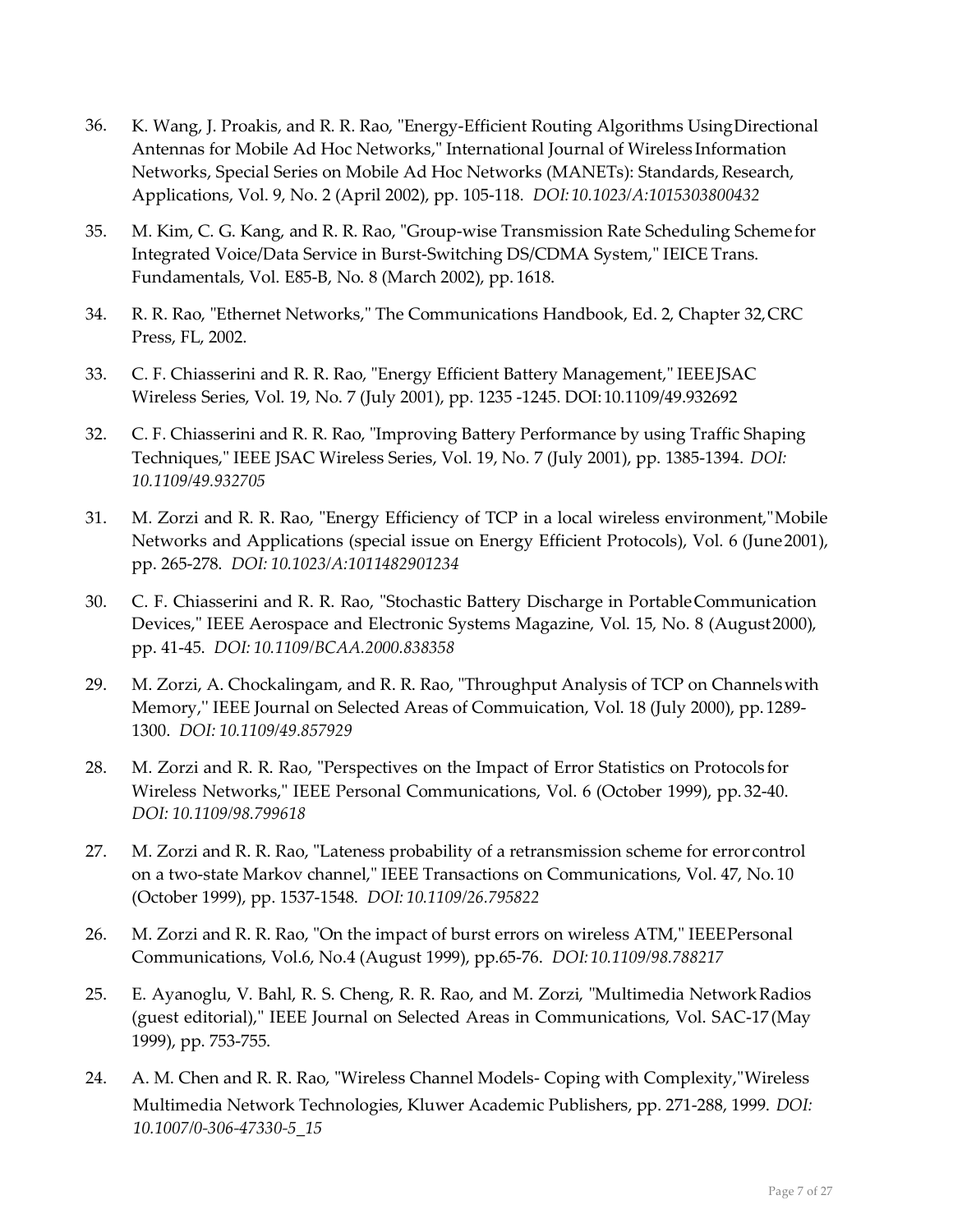- 23. M. Zorzi, R. R. Rao, and L. B. Milstein, "Error statistics in data transmission over fading channels," IEEE Transactions on Communications, Vol.46, No.11 (November 1998), pp.1468-1477. *DOI: 10.1109/26.729391*
- 22. A. Chockalingam, P. Dietrich, L. B. Milstein, and R. R. Rao, "Performance ofClosed-Loop Power Control in DS-CDMA Cellular Systems," IEEE Transactions on Vehicular Technology, Vol. 47, No. 3 (August 1998) pp.774-789. *DOI:10.1109/25.704833*
- 21. B. Slutsky, R. R. Rao, P. C. Sun, Y. Tancevski, and S. Fainman, "Defense frontier analysisof quantum cryptographic systems," Applied Optics, Vol. 37, No. 14, Optical Societ of America (May 1998), pp. 2869-2878. *DOI: 10.1364/AO.37.002869*
- 20. B. Slutsky, R. R. Rao, Pang Chen Sun, and Shaya Fainman, "Security of quantum cryptography against individual attacks," Physical Review A, Physical Review A (Atomic, Molecular, and Optical Physics), Vol. 57, No. 4, APS through AIP (April 1998) pp. 2383- 2398. *DOI: 10.1117/12.300902*
- 19. M. Zorzi and R. R. Rao, "Energy constrained error control for wireless channels,"IEEE Personal Communications, Vol. 4, No. 6 (December 1997), pp. 27-33. *DOI: 10.1109/98.637380*
- 18. M. Zorzi and R. R. Rao, "Performance of ARQ Go-Back-N protocol in Markovchannels with unreliable feedback," Wireless Networks, Vol. 2, No. 2 (1997), pp. 183-193.*DOI: 10.1023/A:1013628616059*
- 17. M. Zorzi and R. R. Rao, "The effect of correlated errors on the performance of TCP,"IEEE Communications Letters, Vol. 1, No. 5 (September 1997), pp. 127-129. *DOI: 10.1109/4234.625033*
- 16. M. Zorzi and R. R. Rao, "On the statistics of block errors in bursty channels,"IEEE Transactions on Communications, Vol. 45, No. 6 (June 1997), pp.660-667. *DOI: 10.1109/26.592604*
- 15. M. Zorzi, R. R. Rao, and L. B. Milstein, "ARQ error control for fading mobile radio channels," IEEE Transactions on Vehicular Technology, Vol. 46, No. 2 (May 1997), pp.445- 455. *DOI: 10.1109/25.580783*
- 14. B. Slutsky, P.C. Sun, Y. Mazurenko, R. R. Rao, and Y. Fainman, "Effect of channel imperfection on the secrecy capacity of a quantum cryptographic system," Journal of Modern Optics, Vol. 44, No. 5 (May 1997), pp.953-961. *DOI:10.1080/09500349708230708*
- 13. M. Zorzi and R. R. Rao, "Error Control and Energy Consumption in Communications for Nomadic Computing," IEEE Transactions on Computers (special issue onMobile Computing), Vol. 46, No. 3 (March 1997), pp.279-289. *DOI:10.1109/12.580424*
- 12. P. Dietrich and R. R. Rao, "Request Resubmission in a Blocking, Circuit-Switched, Interconnection Network," IEEE Transactions on Computers (November 1996), pp.1282- 1293 *DOI: 10.1109/12.544484*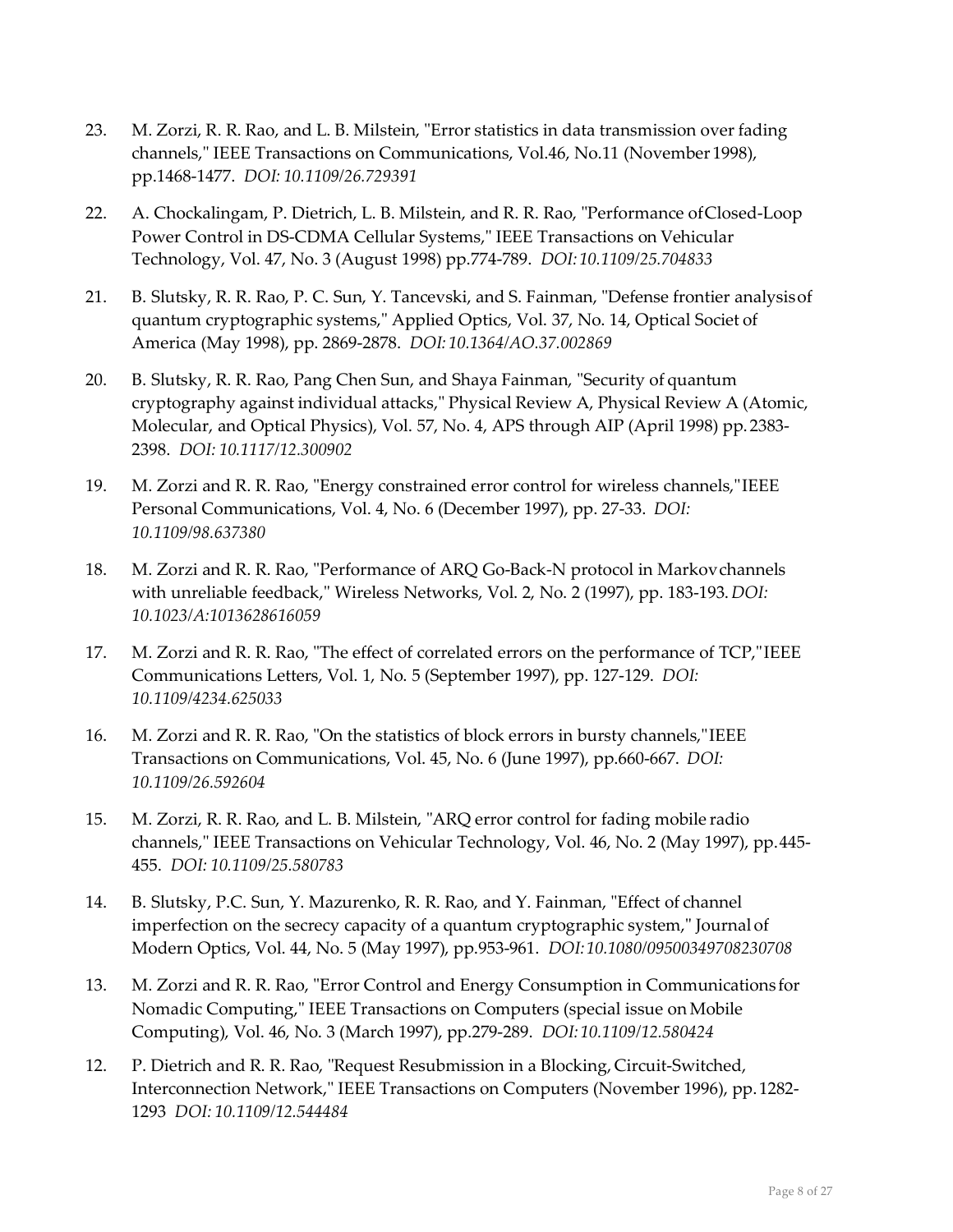- 11. M. Zorzi and R. R. Rao, "On the use of renewal theory in the analysis of ARQprotocols," IEEE Transactions on Communications, Vol. 44, No. 9 (September 1996), pp.1077-1081 *DOI: 10.1109/26.536913*
- 10. M. Zorzi and R. R. Rao, "Throughput performance of ARQ Selective-Repeat protocolwith time diversity in Markov channels with unreliable feedback," Wireless Networks Journal, Vol. 2 (March 1996), pp. 63-75. *DOI: 10.1007/BF01201462*
	- 9. R. R. Rao, "Ethernet Networks," The Communications Handbook, Chapter 43, CRCPress, FL, 1996.
	- 8. F. Xu, R. R. Rao, and Yeshayahu Fainman, "An Intelligent Photonic Switch Using Polarization Sensitive Birefringent Computer Generated Holograms," Optics Letters,Vol. 20, No. 3 (February 1995), pp. 336-338
	- 7. M. Zorzi and R. R. Rao, "Capture and Retransmission Control in Mobile Radio," Journalof Selected Areas in Communications, Vol. 12, No. 8 (October 1994) pp. 1189-1198. *DOI: 10.1109/49.329345*
	- 6. A. B. Behroozi-Toosi and R. R. Rao, "Delay Upper Bounds for a Finite User RandomAccess System with Bursty Arrivals," IEEE Transactions on Communications. Vol. 40, No. 3 (March 1992), pp.591-596. *DOI: 10.1109/26.135729*
	- 5. R. R. Rao, "Computer Communications A First Course -- J. Walrand," Book ReviewIEEE Transactions on Information Theory Vol. 38, No. 5 (January 1992), pp.214-216.
	- 4. K. S. Kwak and R. R. Rao, "Stabilization of Slotted Aloha with Capture," IEEETransactions on Automatic Control as "Controlled Aloha with Geometric Capture Probabilities," Vol.35, No. 11 (November 1990), pp. 1270-1274.
	- 3. K. Ho, R. R. Rao, and J. K. Wolf, "Random Access Systems with a Time VaryingChannel," IEEE Transactions on Communications, Vol. 38, No. 9 (September 1990), pp. 1121-1126. *DOI: 10.1109/26.61365*
	- 2. R. R. Rao and A. Ephremides, "On the stability of interacting queues in amultiple-access system," IEEE Transactions on Information Theory. Vol. 34, No. 5 (September 1988), pp. 918-930. *DOI: 10.1109/18.21216*
	- 1. E.Masry and R. R. Rao, "On the choice of the timeout distribution in decentralizedRandom Access Systems," Proc. of the IEEE Transactions on Communications, vol. COM-34, No. 5 (May 1986), pp. 501-504.

## **Conference Proceedings**

186. Lu Xu, Yan Gong, Donald Kimball, Rahul Singh, Kristen Nguyen, Ramesh Rao, Mingxiong Huang, Imanuel Lermen, "Measurement of Focused Ultrasound Neural Stimulation; Somatosensory Evoked Potential at Two Separate Skin Temperatures", *Proceedings of the 2018 IEEE International Ultrasonics Symposium (IUS)*, Kobe, Japan, Oct 22-25, 2018, pp. 1-4.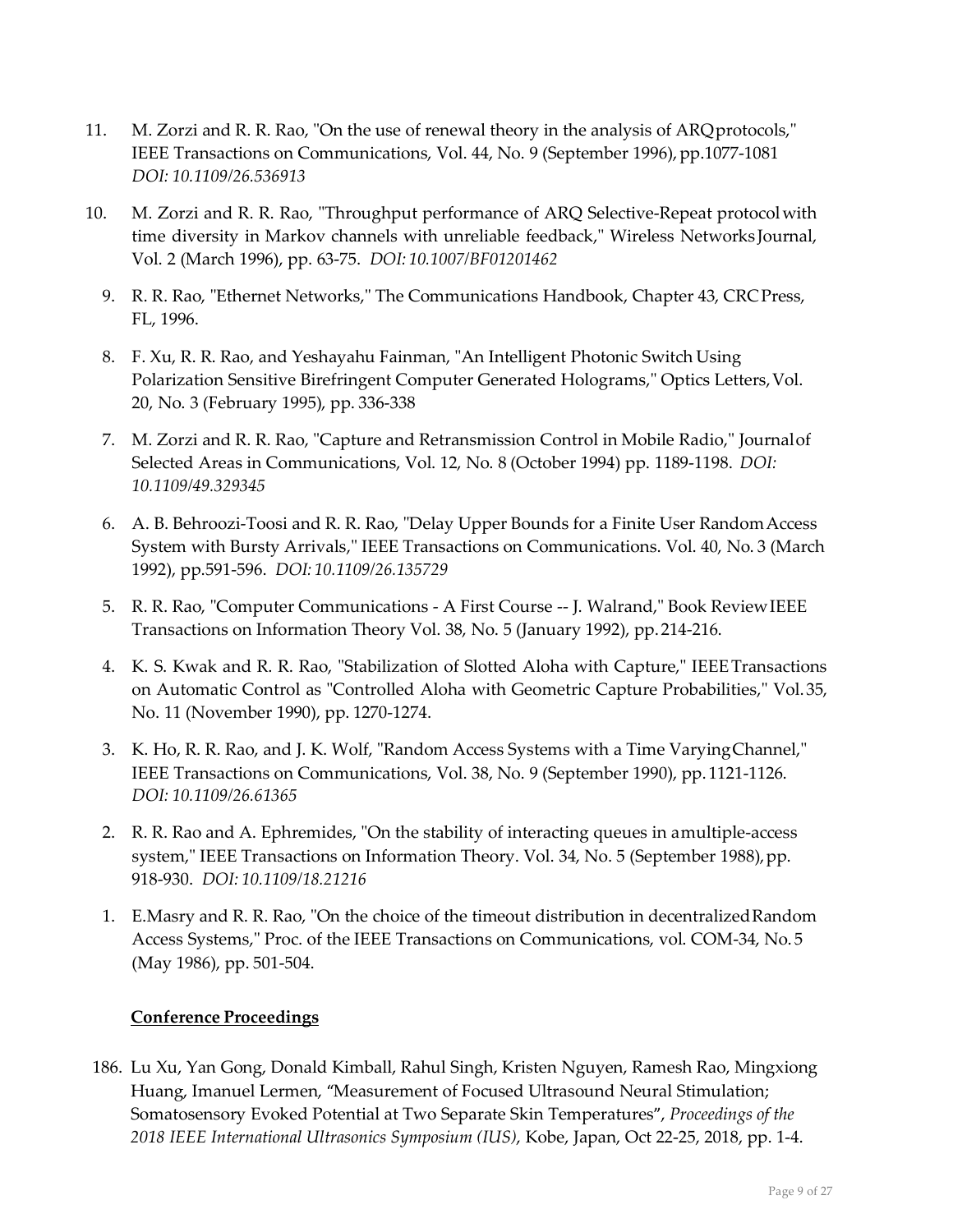- 185. Kabseok Ko, Seokheon Cho, Ramesh Rao, Jimyung Kang, "Electric Vehicle Charging in Residential Day-Ahead Real-Time Pricing", *Proceedings of the 2018 IEEE 88th Vehicular Technology Conference (VTC-Fall)*, Chicago, Illinois, Aug 27-30, 2018, pp. 1-5.
- 184. C Yu Hans, Giorgio Quer, Ramesh R Rao, "Wireless SDN mobile ad hoc network: From theory to practice", *Proceedings of the 2017 IEEE International Conference on Communications* (ICC), Paris, France, May 21-25, 2017, pp. 1-7.
- 183. Tugcan Aktas, Giorgio Quer, Tara Javidi, Ramesh R Rao, "From Connected Vehicles to Mobile Relays: Enhanced Wireless Infrastructure for Smarter Cities", *Proceedings of the 2016 IEEE Global Communications Conference* (GLOBECOM), Washington DC, USA, Dec. 4-8, 2016, pp. 1-6.
- 182. Giorgio Quer, Amr Alasaad, Ramesh R Rao, "On the Accuracy of Heart Rate Variability Measures from Undersampled RR Interval Time Series", *Proceedings of the 2016 IEEE Global Communications Conference* (GLOBECOM), Washington DC, USA, Dec. 4-8, 2016, pp. 1-7.
- 181. Seokheon Cho, Ramesh R Rao, "Safety Marginal Value as a Traffic Safety Metric for the Trailing Vehicle", Proceedings of the 2016 Vehicular Technology Conference (VTC Spring), Nanjing, China, May 15-18, 2016, pp. 1-5.
- 180. Yanyan Shen, Kyung Sup Kwak, Bo Yang, Shuqiang Wang, Xiaoxia Huang, Xinping Guan, Ramesh R Rao, "Resource Allocation for OFDMA Relay Networks with Wireless Information and Power Transfer", Proceedings of the 2015 Global Communications Conference (GLOBECOM), San Diego, CA, Dec. 6-10, 2015, pp. 1-6.
- 179. M. Karimi, and R. Rao, "Human Body Composition Estimation and Model-Free Control Design for Weight Management," Proceedings of the American Society of Mechanical Engineers' Conference on Dynamic Systems and Control (ASME 12, DSC), San Antonio, TX, Oct. 22-24, 2014, pp. V001T06A006-V001T06A006.
- 178. S. Cho, and R. Rao, "Coordinated Ramp-Metering Control Using a Time-Gap Based Traffic Model," Proceedings of the 80th IEEE Conference on Vehicular Technology (VTC Fall 14), Vancouver, BC, Sep. 14-17, 2014, pp. 1-6.
- 177. S. Cho, R. Cruz, R. Rao, and A. Badii, "Time-Gap Based Traffic Model for Vehicular Traffic Flow," Proceedings of the 79th IEEE Conference on Vehicular Technology (VTC Spring 14), Seoul, Korea, May 18-21, 2014, pp. 1-5.
- 176. B. Bojavic, G. Quer, N. Baldo, and R. Rao, "Bayesian and Neural Network Schemes for Call Admission Control in LTE Systems," Proceedings of the IEEE International Conference on Global Communications (GLOBECOM 12), Atlanta, GA, Dec. 9-13, 2012, pp. 1246-1252.
- 175. D. Danieletto, G. Quer, R. Rao, and M. Zorzi, "On the Exploitation of the Android OS for the Design of a Wireless Mesh Network Testbed," Proceedings of the IEEE Conference on Military Communications (MILCOM 12-13), San Diego, CA, Nov. 18-20, 2013, pp. 1032-1038.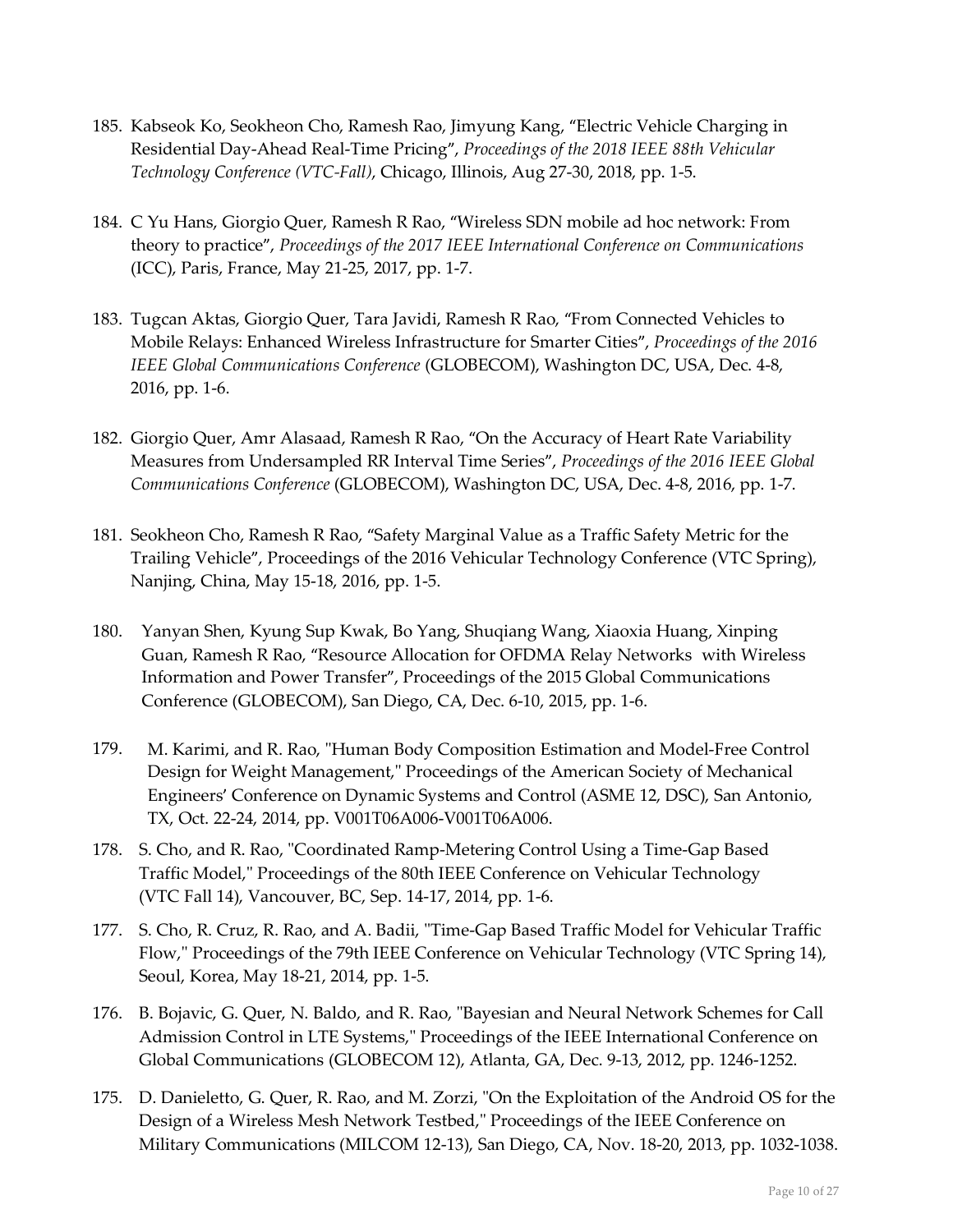- 174. R. B. Dilmaghani, and R. Rao, "Supervisory Decision Making in Emergency Response Application," Proceedings of the IEEE International Conference on Pervasive Computing and Communications Workshops (PERCOM Workshops 12), San Diego, CA, Mar. 18-22, 2013, pp. 553-558.
- 173. G. Quer, and R. Rao, "A Bayesian Model of Heart Rate to Reveal Real-time Physiological Information," Proceedings of the 14th IEEE International Conference on e-Health Networking, Application and Services (Healthcom 12), Beijing, China, Oct. 10-13, 2012, pp. 223-229.
- 172. O. Chipara, W. Griswold, A. Plymoth, R. Huang, F. Liu, P. Johansson, R. Rao, T. Chan, and C. Buono, "WIISARD: A Measurement Study of Network Properties and Protocol Reliability During an Emergency Response," Proceedings of the 10th International Conference on Mobile Systems, Applications and Services (MobiSys '12), Lake District, UK, June 25-29, 2012, pp. 407-420.
- 171. J. Daftari, G. Quer, and R. Rao, "Wavelet Coherence Reveals Entrainment of HeartRate Variability Among People Involved in Group Activities," accepted for publication inthe Proc. of the IEEE International Conference on Communications (ICC 2012), Ottawa, Canada, Jun. 10-15, 2012.
- 170. J. Daftari, G. Quer, and R. Rao, "Towards a Real-time Application to RevealEntrainment Among People," accepted for publication in the Proc. of the 1st IEEE International Workshop on Mobile Consumer Health Care Networks, Systems and Services (MobiCHeSS'12), Ottawa, Canada, Jun. 10-15, 2012.
- 169. B.S. Manoj, B.R. Tamma, and R. Rao, "On the Impact of Physical-Cyber WorldInteractions during Unexpected Events," Proc. of the 1st International Conference on Wireless Technologies for Humanitarian Relief (ACWR2011), Kerala, India, Dec. 18-21,2011.
- 168. G. Quer, S. N. H. Meenakshisundaram, B. R. Tamma, B. S. Manoj, R. Rao, and M.Zorzi, "Cognitive Network Adaptation using Bayesian Networks," Proc. of IEEE Globecom2010, December 6-10, 2010, Miami, FL.
- 167. Y. Liu, B. R. Tamma, B. S. Manoj, and R. Rao, "On Cognitive Network ChannelSelection and the Impact on Transport Layer Performance," Proc. of IEEE Globecom 2010, December 6-10, 2010, Miami, FL.
- 166. G. Quer, S. N. H. Meenakshisundaram, B. R. Tamma, B. S. Manoj, R. Rao, and M.Zorzi, "Cognitive Network Inference through Bayesian Network Analysis," Proc. of IEEE MILCOM 2010, San Jose, CA October 31-November 3, 2010.
- 165. Y. Liu, B. R. Tamma, B. S. Manoj, and R. Rao, "Traffic Prediction for CognitiveNetworking in Multi-Channel Wireless Networks," Proc. of IEEE INFOCOM 2010 Workshop on Cognitive Wireless Communications and Networking 2010, March 2010, San Diego, CA.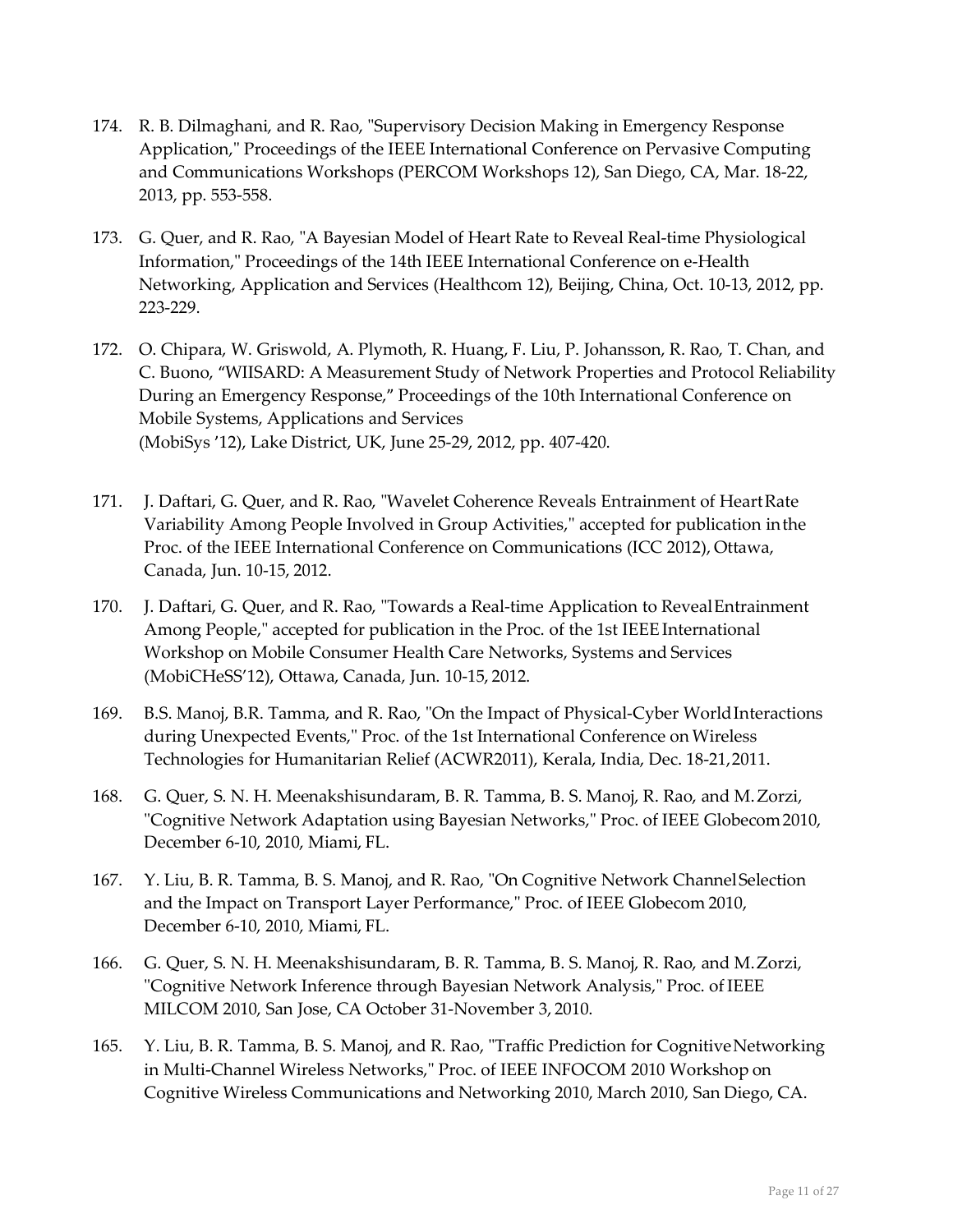- 164. B. R. Tamma, B. S. Manoj, and R. Rao, "An Autonomous Cognitive Access Point forWi-Fi Hotspots," Proc. of the IEEE Global Telecommunications Conference, 2009(GLOBECOM 2009), November 30-December 4, 2009, Honolulu, HI, pp. 1-6. *DOI: 10.1109/GLOCOM.2009.5425606*
- 163. B. R. Tamma, B. S. Manoj, and R. Rao, "A Learning Framework for Autonomic Controlof Wi-Fi Hotspots," Proc. of Learning for Networks 2009 as part of ACM SIGMETRICS / Performance 2009, Seattle, WA, June 15-19, 2009.
- 162. B.R. Tamma, N. Baldo, B.S. Manoj, and R.R. Rao, "Multi-Channel Wireless TrafficSensing and Characterization for Cognitive Networking," Proc. of the IEEE International Conference on Communications, 2009 (ICC '09), Dresden, Germany, June 14-18, 2009,pp. 1-5. *DOI: 10.1109/ICC.2009.5199197*
- 161. B. Nicola, B.R. Tamma, B.S. Manoj, R.R. Rao, and M. Zorzi, "A Neural Networkbased Cognitive Controller for Dynamic Channel Selection," Proc. of the IEEE International Conference on Communications, 2009 (ICC '09), Dresden, Germany, June 14-18, 2009,pp. 1-5. *DOI: 10.1109/ICC.2009.5198636*
- 160. A. Zanella, R. R. Rao, and M. Zorzi, "Capture Analysis in Wireless Radio Systems with Multi-Packet Reception Capabilities," 2009 Proc. of the IEEE International Symposiumon Information Theory, 2009 (ISIT 09), Seoul, Korea, June 28-July 3, 2009, pp. 616-620. *DOI: 10.1109/ISIT.2009.5205700*
- 159. R.B. Dilmaghani and R.R. Rao, "A Systematic Approach to Improve Communicationfor Emergency Response," Proc. of the 2009 Hawaii International Conference on System Sciences (HICSS 2009), Waikoloa, HI, January 5-8, 2009, pp. 1-8. *DOI: 10.1109/HICSS.2009.39*
- 158. A.A. Bhorkar, B.S. Manoj, B.D. Rao, and R. Rao, "Antenna Selection Diversity BasedMAC Protocol for MIMO Ad Hoc Wireless Networks," Proc. of the IEEE Global Telecommunications Conference, 2008 (Globecom 2008), New Orleans, LA, November30- December 4, 2008, pp. 1-6. *DOI: 10.1109/GLOCOM.2008.ECP.135*
- 157. B.R. Tamma, B.S. Manoj, and R. Ramesh, "Time-based sampling strategies for multichannel wireless traffic characterization in tactical cognitive networks," Proc. of the IEEE Military Communications Conference, 2008 (MILCOM 2008), San Diego, CA,November 17-19, 2008, pp. 1-7. *DOI: 10.1109/MILCOM.2008.4753338*
- 156. R.B. Dilmaghani and R.R. Rao, "An Ad Hoc Network Infrastructure: Communicationand Information Sharing for Emergency Response," Proc. of the 4th IEEE International Conference on Wireless & Mobile Computing, Networking & Communication (WiMob 2008), Avignon,France, October 12-14, 2008, pp. 442-447. *DOI: 10.1109/WiMob.2008.103*
- 155. S. Ergut, R.R. Rao, and O. Dural, "Localization via Multipath Strengths in aCDMA2000 Cellular Network Using Neural Networks," Proc. of the 2008 International Joint Conference on Neural Networks (IJCNN 2008), Hong Kong, China, June 1-6, 2008, pp. 4066-4069. *DOI: 10.1109/IJCNN.2008.4634382*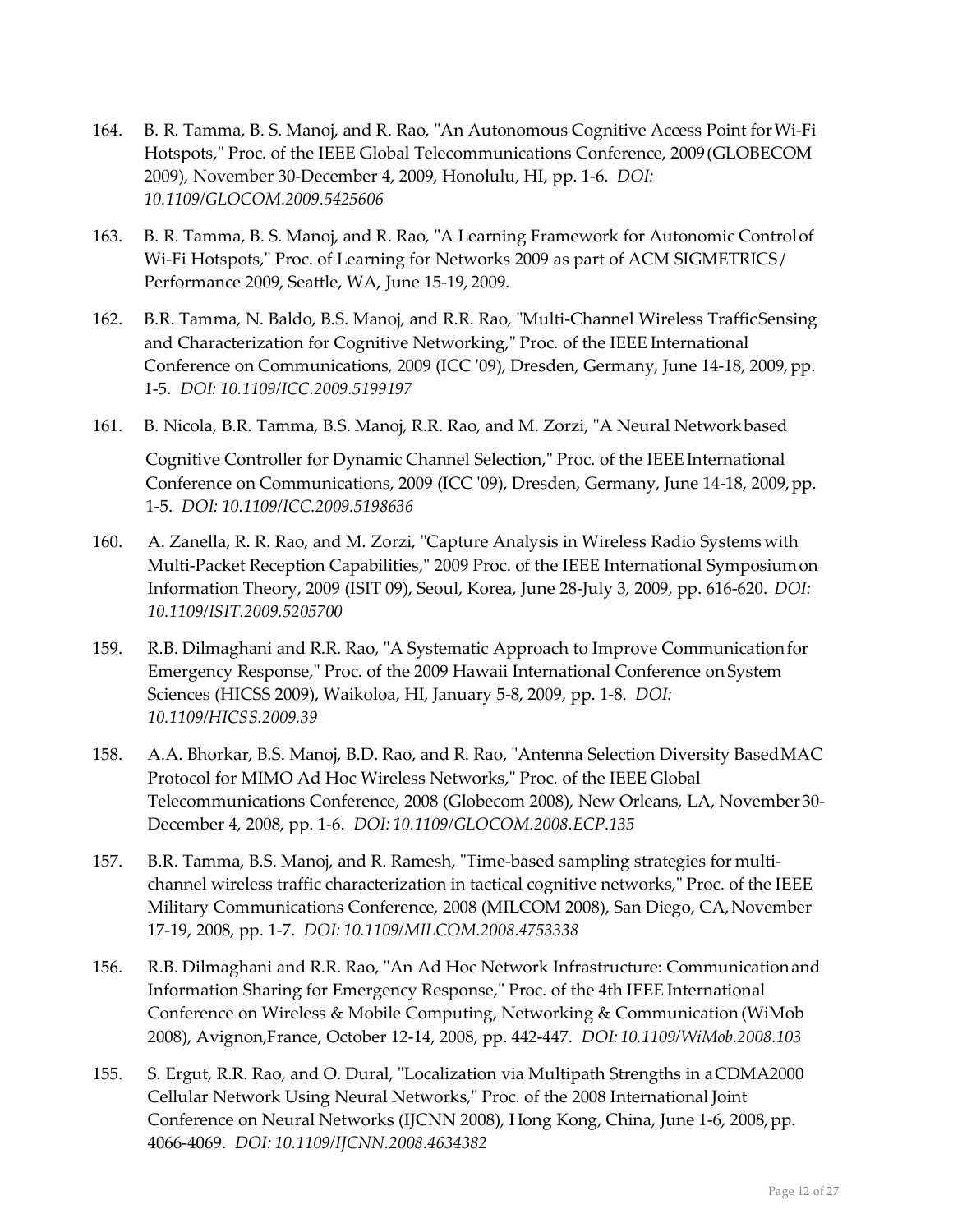- 154. R.B. Dilmaghani and R.R. Rao, "A Wireless Mesh Infrastructure Deployment with Application for Emergency Scenarios," International Conference on InformationSystems for Crisis Response and Management, 2008 (ISCRAM 2008), Washington D.C., May 4-7, 2008, pp. 484-494.
- 153. S. Ergut, R.R. Rao, O. Dural, and Z. Sahinoglu, "Localization via TDOA in a UWBsensor network using Neural Networks," Proc. of the IEEE International Conference on Communications, 2008 (ICC '08), Beijing, China, May 19-23, 2008, pp. 2398-2403. *DOI: 10.1109/ICC.2008.456*
- 152. P. Nuggehalli, M. Sarkar, K. Kulkarni, and R.R. Rao, "A Game-Theoretic Analysis ofQoS in Wireless MAC," Proc. of the 27th IEEE Conference on ComputerCommunications (INFOCOM 2008), April 13-18, 2008, Phoenix, AZ, pp. 1903-1911. *DOI: 10.1109/INFOCOM.2008.254*
- 151. T.B. Reddy, B.S. Manoj, and R. Rao, "On the Accuracy of Sampling Schemes forWireless Network Characterization," Proc. of the IEEE Wireless Communications andNetworking Conference, 2008 (WCNC 2008), Las Vegas, NV, March 31-April 3, 2008, pp. 3314-3319. *DOI: 10.1109/WCNC.2008.578*
- 150. M. Arisoylu, S. Ergut, and R.L. Cruz and R.R. Rao, "Packet Size Aware Path SetupFor Wireless Networks," Proc. of the 5th IEEE Consumer Communications andNetworking Conference (CCNC 2008), Las Vegas, NV, January 10-12, 2008, pp. 6-12. *DOI: 10.1109/ccnc08.2007.8*
- 149. B.S. Manoj, P. Nuggehalli, and R.R. Rao, "On the Use of Information Sharing inWireless Networks," Proc. of the 5th IEEE Consumer Communications and NetworkingConference (CCNC 2008), Las Vegas, NV, January 10-12, 2008, pp. 776-780. *DOI: 10.1109/ccnc08.2007.179*
- 148. P. Zhou, B.S. Manoj, and R. Rao, "On Optimizing Non-Asymptotic Throughput of Wireless Mesh Networks," Proc. of the 5th IEEE Consumer Communications and Networking Conference (CCNC 2008), Las Vegas, NV, January 10-12, 2008, pp. 343-347. *DOI: 10.1109/ccnc08.2007.83*
- 147. B.S. Manoj, D. Kimball, and R. Rao, "On the Viability of Wireless Mesh Networks as a Next Generation Wireless Networking Alternative," Proc. of the InternationalConference on Adaptive Science and Technology (ICAST 2007), Accra, Ghana, December 10-12,2007, pp. 88-94.
- 146. B.S. Manoj, R.R. Rao, and M. Zorzi, "On the Use of Higher Layer Information for Cognitive Networking," Proc. of the IEEE Global Telecommunications Conference,2007 (GLOBECOM 2007), Washington D.C., November 26-30, 2007, pp. 3568-3573. *DOI: 10.1109/GLOCOM.2007.678*
- 145. B.S. Manoj, P. Zhou, and R.R. Rao, "On Adding Link Dimensional Dynamism to CSMA/CA Based MAC Protocols," Proc. of the IEEE Global Telecommunications Conference, 2007 (GLOBECOM 2007), Washington D.C., November 26-30, 2007, pp. 4963- 4968. *DOI: 10.1109/GLOCOM.2007.941*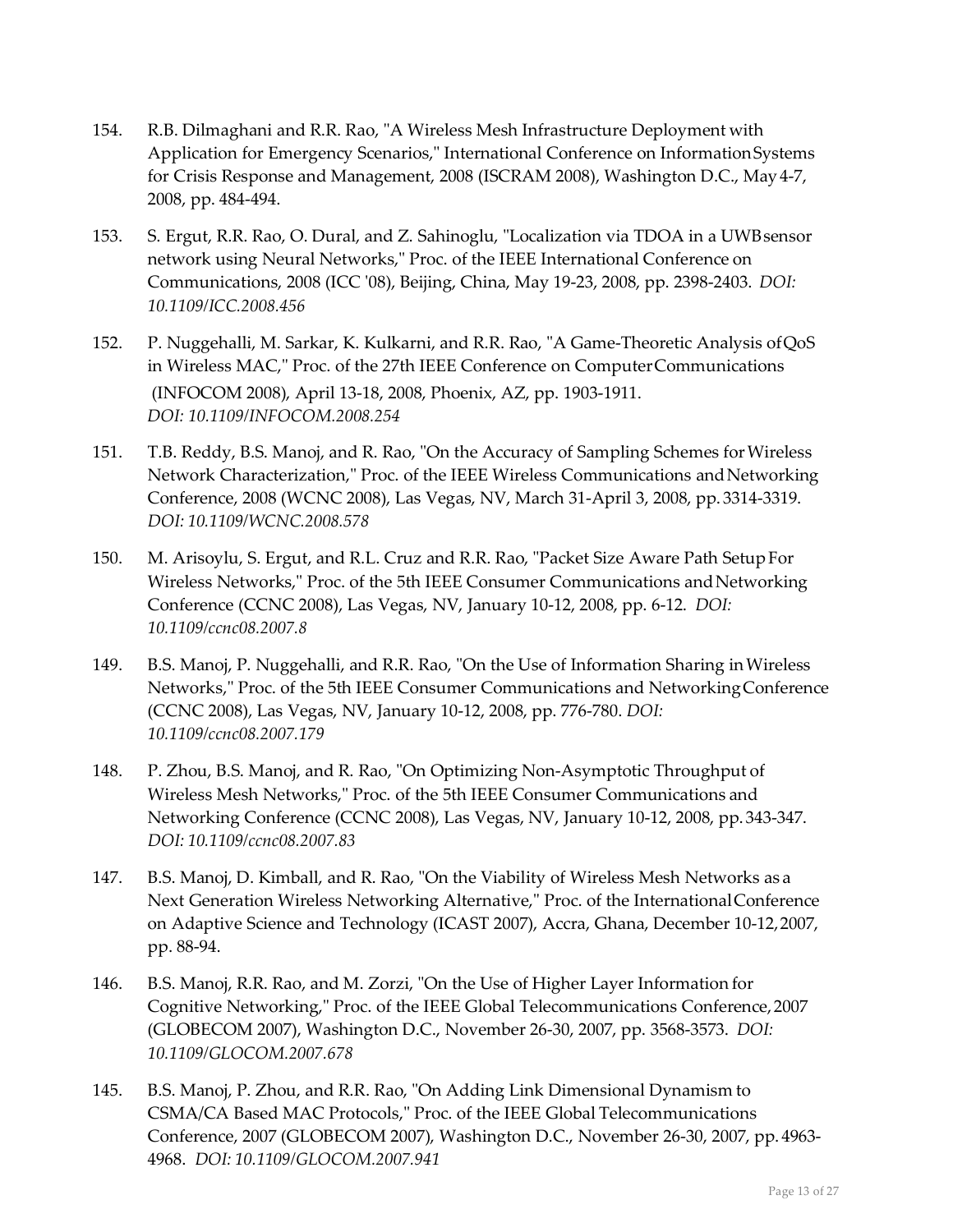- 144. P. Nuggehalli, M. Sarkar, and R.R. Rao, "QoS and Selfish Users: A MAC Layer Perspective," IEEE Global Telecommunications Conference, 2007 (GLOBECOM 2007), Washington D.C., November 26-30, 2007, pp. 4719-4723. *DOI: 10.1109/GLOCOM.2007.895*
- 143. P. Zhou, B.S. Manoj, and R. Rao, "A Gateway Placement Algorithm in WirelessMesh Networks," Proc. of the Third Annual International Wireless Internet Conference(WICON 2007), Austin, TX, October 22-24, 2007, pp. 1-9.
- 142. S. Agnihortri, P. Nuggehalli, and R.R. Rao, "Enhancing Sensor Network Lifetime Using Interactive Communication," Proc. of the International Symposium on Information Theory, 2007 (ISIT 2007), Nice, France, June 24-29, 2007, pp. 2111-2115. *DOI: 10.1109/ISIT.2007.4557532*
- 141. R.B. Dilmaghani and R.R. Rao, "Future Wireless Communication Infrastructure with Application to Emergency Scenarios," Proc. of the IEEE International Symposium ona World of Wireless, Mobile and Multimedia Networks, 2007 (WOWMOM 2007), Helsinki, Finland, June 18-21, 2007, pp. 1-7. *DOI: 10.1109/WOWMOM.2007.4351778*
- 140. B.S. Manoj, R. Hegde, B.D. Rao, and R.R. Rao, "Sentient Networks: A New Dimensionin Network Capability," Proc. of the IEEE Computer Society, 21st International Conference on Advanced Information Networking and Applications Workshops, 2007 (AINAW'07), Niagara Falls, Canada, May 21-23, 2007, Vol. 1, pp. 6-11. *DOI:10.1109/AINAW.2007.326*
- 139. R.B. Dilmaghani and R.R. Rao, "A Reliable Wireless Mesh Infrastructure Deploymentat Crisis Site," Proc. of the IEEE International Performance, Computing, and Communications Conference, 2007 (IPCCC '07), New Orleans, LA, April 11-13, 2007,pp. 579-581. *DOI: 10.1109/PCCC.2007.358944*
- 138. R.B. Dilmaghani and R.R. Rao, "Hybrid Communication Infrastructure and Social Implications for Disaster Management," Proc. of the 40th Hawaii InternationalConference on System Sciences (HICSS '07), Waikoloa, HI, January 3-6, 2007, pp. 22. *DOI: 10.1109/HICSS.2007.253*
- 137. B. Braunstein, T. Trimble, R. Mishra, B.S. Manoj, R.R. Rao, and L. Lenert, "Feasibilityof Using Distributed Wireless Mesh Networks for Medical Emergency Response," Proc.of the American Medical Informatics Association Annual Symposium (AMIA '06), Washington, DC. November 11-15, 2006, pp. 86-90.
- 136. L. Lenert, T.C. Chan, W. Griswold, J. Killeen, D. Palmer, D. Kirsh, R. Mishra, and R.Rao, "Wireless Internet Information System for Medical Response in Disasters (WIISARD)," Proc. of the Annual American Medical Informatics Association Symposium (AMIA'06), Washington D.C., November 11-15, 2006, p. 1192.
- 135. B. Braunstein, T. Trimble, R. Mishra, B.S. Manoj, and R. Rao, "On The Traffic Behaviorof Distributed Wireless Mesh Networks," Proc. of the 2006 International Symposium on World of Wireless, Mobile and Multimedia Networks (WOWMOM '06), NiagaraFalls, Buffalo, NY, June 26-29, 2006, pp. 581-586. *DOI: 10.1109/WOWMOM.2006.79*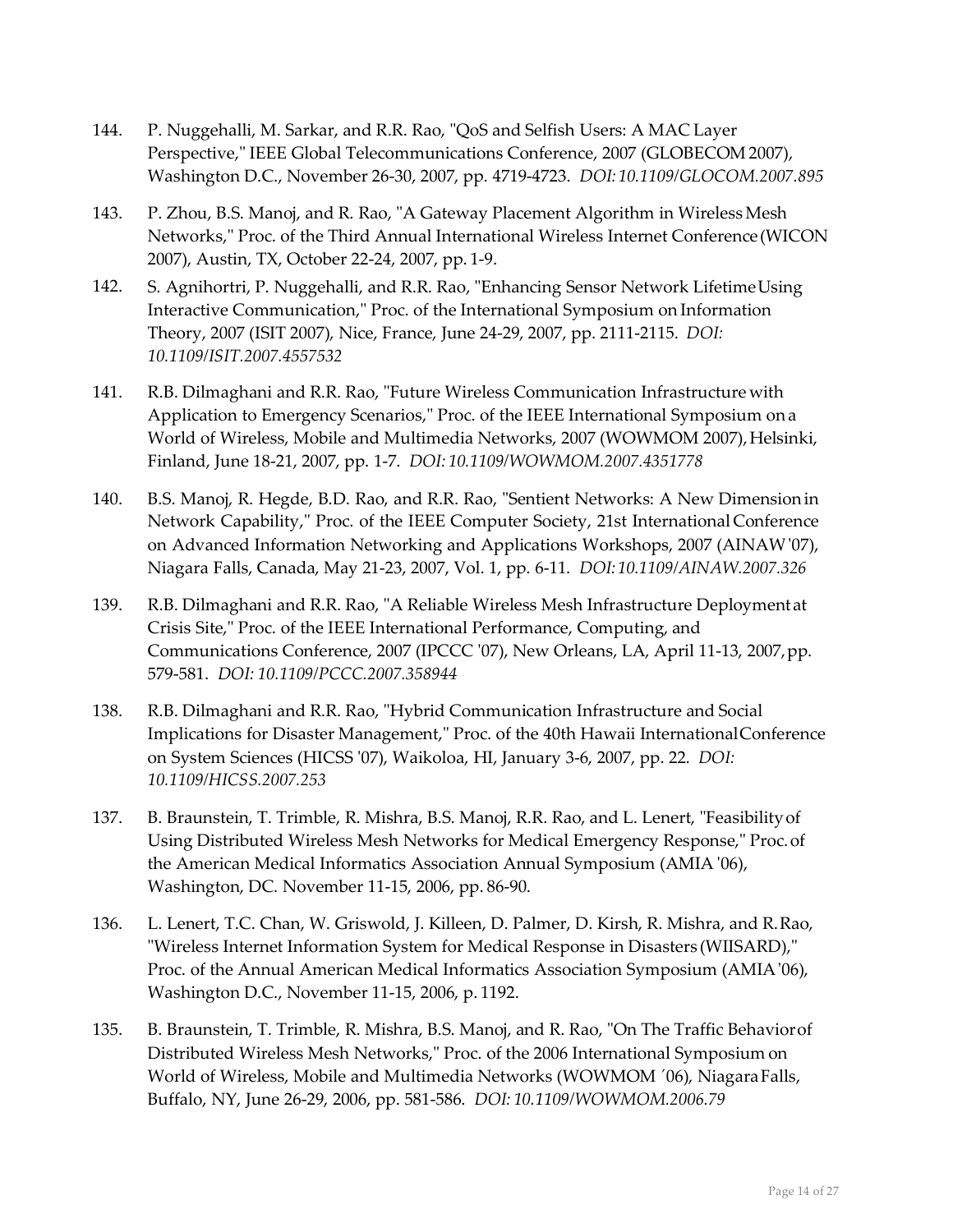- 134. B. Braunstein, T. Trimble, R. Mishra, B.S. Manoj, L. Lenert, and R.R. Rao, "Challenges in Using of Distributed Wireless Mesh Networks in Emergency Response," (Eds: B. VanDe Walle and M. Turoff), Proc. of the Third International Conf. on Information Systems for Crisis Response and Management (ISCRAM '06), , Newark, NJ, May 15-17 2006,pp.30-38.
- 133. R.B. Dilmaghani, B.S. Manoj, and R.R. Rao, "Emergency Communication Challengesand Privacy," Proc. of the Third International Conference on Information Systems forCrisis Response and Management (ISCRAM '06) (Eds: B.Van De Walle and M. Turoff), Newark, NJ, May 15-17, 2006, pp. 172-180.
- 132. R.M. Hegde, B.S. Manoj, B.D. Rao, and R.R. Rao, "Emotion Detection from SpeechSignals and its Applications in Supporting Enhanced QoS in Emergency Response," Proc. of the Third International Conference on Information Systems for Crisis Response and Management (ISCRAM '06) (Eds: B. Van De Walle and M. Turoff), Newark, NJ, May15-17 2006, pp. 82-91.
- 131. R.B. Dilmaghani and R.R. Rao, "On Designing Communication Networks forEmergency Situations," IEEE International Symposium on Technology and Society (ISTAS '06), New York, NY, June 8-10, 2006, pp. 1-8. *DOI: 10.1109/ISTAS.2006.4375882*
- 130. O. Akin, S. Ergut, and R. Rao, "Client Side Active Queue Management for 3G Cellular Networks," Proc. of the IEEE Consumer Communications and NetworkingConference, Las Vegas, NV, January 8-10, 2006, Vol. 2, pp. 907-912.
- 129. B.S. Manoj, R. Mishra, and R.R. Rao, "SEBAG: A New Dynamic End-to-EndConnection Management Scheme for Multihomed Mobile Hosts," 7th InternationalWorkshop Distributed Computing (IWDC 2005) (Eds: A. Pal, A. D. Kshemkalyani, R. Kumar,A. Gupta, Lecture Notes in Computer Science 3741 Springer-Verlag), Kharagpur,India, December 27-30, 2005, Vol. 3741, pp. 524-535. *DOI: 10.1007/11603771\_58*
- 128. M. Rossi, M. Zorzi, and R.R. Rao, "Cost Efficient Routing Strategies over Virtual Coordinates for Wireless Sensor Networks," Proc. of the IEEE GlobalTelecommunications Conference (GLOBECOM 2005), St. Louis, MO, November 28-December 2, 2005, pp. 2975- 2980. *DOI: 10.1109/GLOCOM.2005.1578303*
- 127. M. Balakrishnan, R. Mishra, and R.R. Rao, "On the Use of Bandwidth AggregationOver Heterogeneous Last Miles," Proc. of the IEEE COMNETS 2005, Boston, MA, October 7, 2005, pp. 619-625. *DOI: 10.1109/ICBN.2005.1589789*
- 126. M. Arisoylu, R. Mishra, R. Rao, and L.A. Lenert, "Wireless Distribution SystemsTo Support Medical Response to Disasters," Proc. of the American MedicalInformatics Association Annual Symposium 2005 (AMIA 2005), Washington D.C., October22-26, 2005, pp. 884.
- 125. L.A. Lenert, D.A. Palmer, T.C. Chan, and R. Rao, "An Intelligent 802.11 Triage TagFor Medical Response to Disasters," Proc. of the American Medical InformaticsAssociation Annual Symposium 2005 (AMIA 2005), Washington D.C., October 22-26, 2005, pp.440- 444.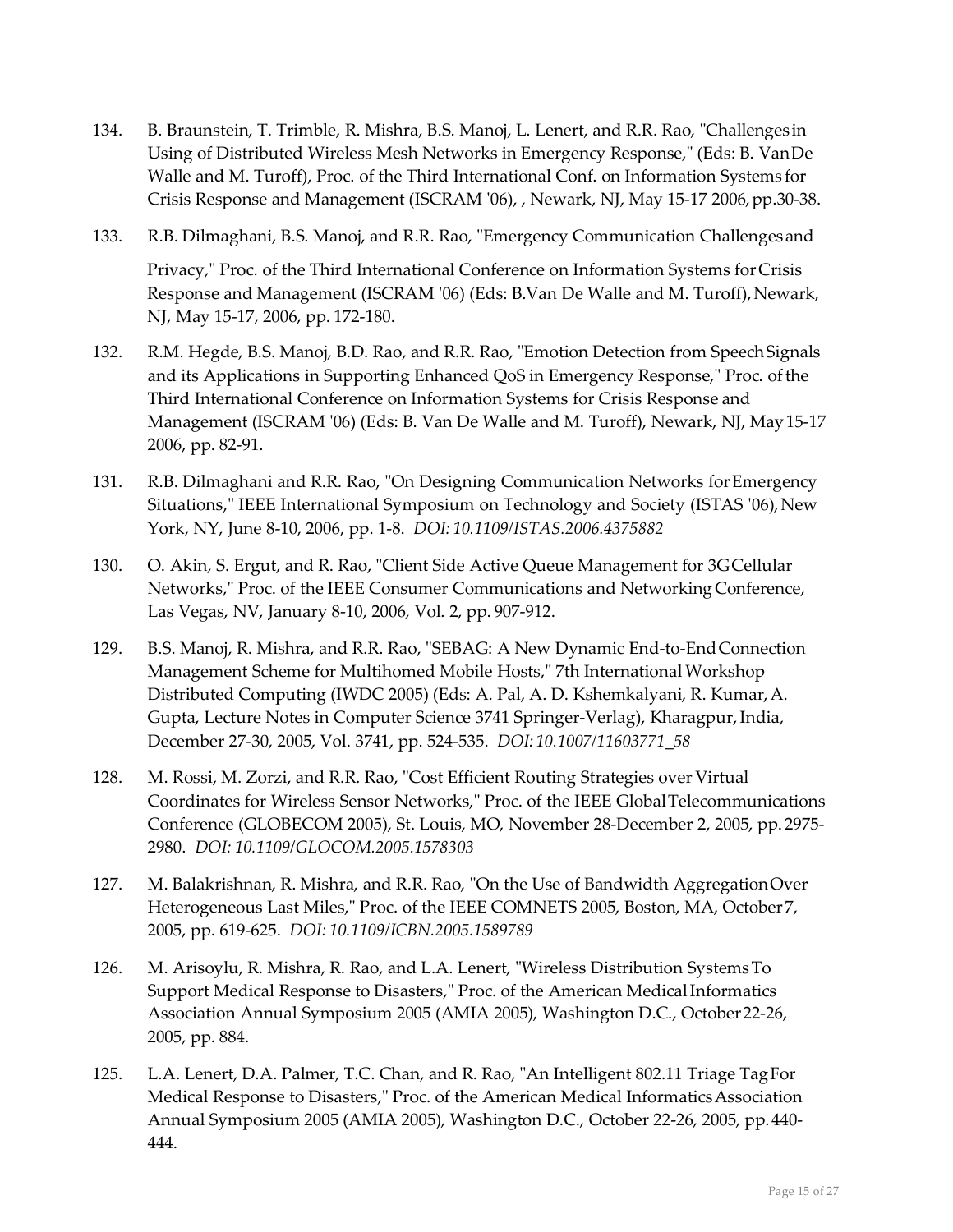- 124. D.A. Palmer, R. Rao, and L.A. Lenert, "An 802.11 Wireless Blood Pulse-Oximetry System for Medical Response to Disasters," Proc. of the American Medical Informatics Association Annual Symposium 2005 (AMIA 2005), Washington D.C., October 22-26, 2005, pp.1072.
- 123. M. Arisoylu, R. Mishra, R. Rao, and L.A. Lenert, "802.11 Wireless InfrastructureTo Enhance Medical Response to Disasters," Proc. of the American MedicalInformatics Association Annual Symposium 2005 (AMIA 2005), Washington D.C., October22-26, 2005, pp. 1-5.
- 122. R. B. Dilmaghani, B. S. Manoj, B. Jafarian, and R. R. Rao, "Performance Evaluation of RescueMesh: A Metro-scale Hybrid Wireless Network," Proc. of the IEEE Workshopon Wireless Mesh Networks 2005 (WiMesh 2005), Santa Clara, CA, September 26, 2005, pp.1-7.
- 121. M. Kim, C. G. Kang, I. Choi, and R. R. Rao, "Ordered Packet Length BasedGroupwise Transmission Scheme for Rate Scheduling in Burst Switching DS/CDMA System," Proc.of the IEEE Transactions on Vehicular Technology, Vol. 54, No. 4 (July 2005), pp1426-1437. *DOI: 10.1109/TVT.2005.851300*
- 120. K. Wang, C. F. Chiasserini, J. G. Proakis, and R. R. Rao, "Distributed Fair Schedulingand Power Control in Wireless Ad Hoc Networks," Proc. of IEEE GlobalTelecommunications Conference (GLOBECOM 2004), Dallas, TX, November 29-December 3, 2004, Vol. 6,pp. 3556-3562. *DOI: 10.1109/GLOCOM.2004.1379028*
- 119. J. Fang and R. Rao, "Optimal flow control for end-to-end delay and power constrained wireless multihop networks," Proc. of the IEEE Military Communication Conference (MILCOM 2004), Monterey, CA., October 31-November 3, 2004, Vol. 1, pp. 487-492. *DOI: 10.1109/MILCOM.2004.1493315*
- 118. M. Zorzi and R. Rao, "Coding tradeoffs for reduced energy consumption in sensor networks," Proc. of the IEEE 15th International Symposium on Personal, Indoor and Mobile Radio Communications (PIMRC '04), Barcelona, Spain, September 8, 2004, Vol.1, pp. 206.
- 117. K. Chebrolu and R. R. Rao, "Selective Frame Discard for Interactive Video," Proc. ofthe IEEE International Conference on Communications (ICC 2004), Paris, France, June20-24, 2004, pp. 4097-4102. *DOI: 10.1109/ICC.2004.1313320*
- 116. M. Zorzi and R. Rao, "Energy-Efficient forwarding for ad hoc and sensor networks inthe presence of fading," Proc. of the IEEE International Conference On Communications(ICC 2004), Paris, France, June 20-24, 2004, Vol. 6, pp. 3784-3789. *DOI: 10.1109/ICC.2004.1313261*
- 115. A. Dhamdhere and R Rao, "Scheduling on a Channel with Time-Varying Capacity," Workshop on Cross-Layer Issues in the Design of Tactical Mobile Ad HocWireless Networks: Integration of Communication and Networking Functions to SupportOptimal Information Management, Washington, D.C., June 2 -3, 2004.
- 114. A. Dhamdhere and R.R. Rao, "Using Time Divisioning to Improve the Performance ofBit-Loading Algorithms," Proc. of IEEE Wireless Communications andNetworking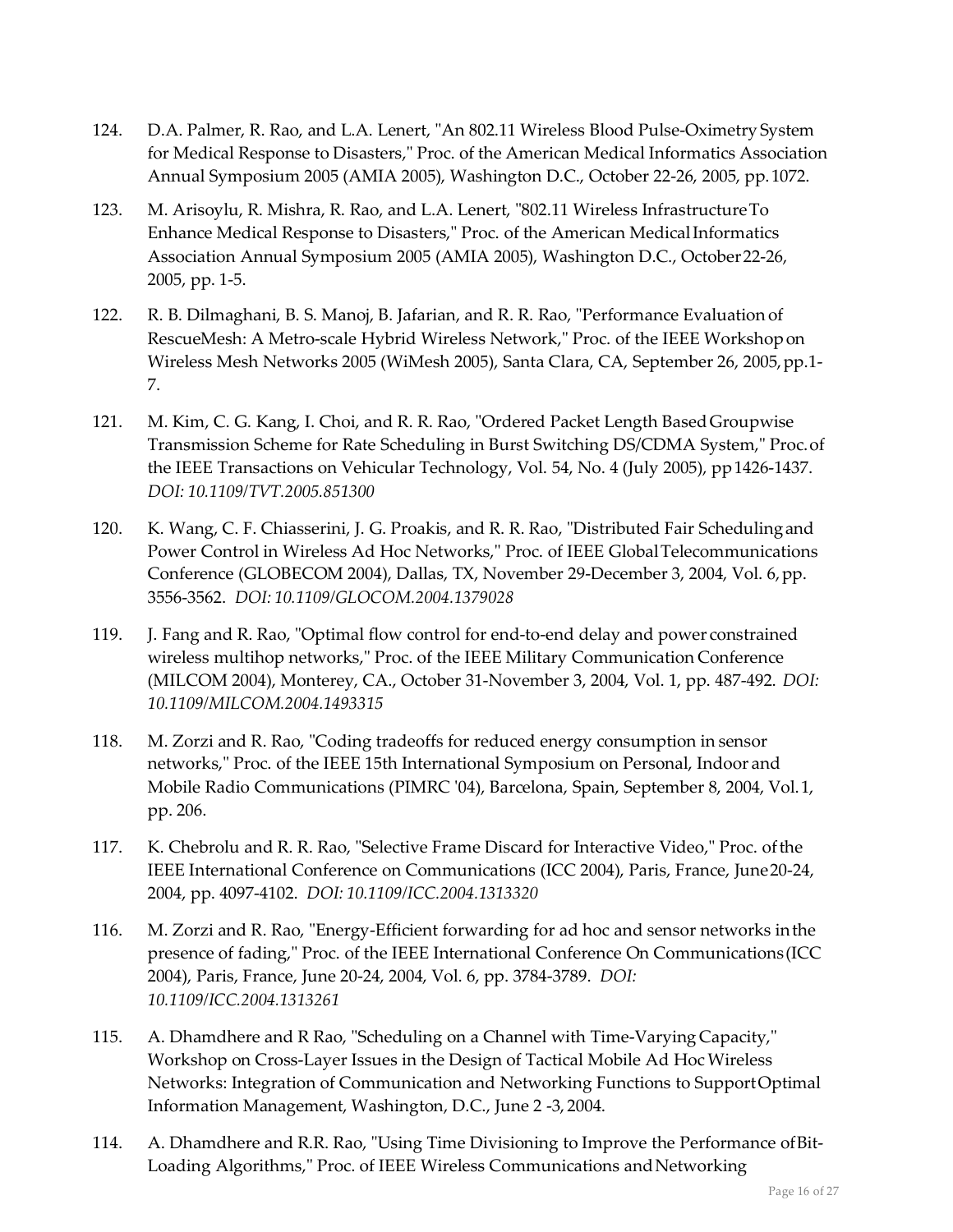Conference (WCNC 2004), Atlanta, GA, March 21-25, 2004, Vol. 2, pp. 1200-1204.

- 113. S. Al-Harthi and R. Rao. "A switch model for improving throughput and powerfairness in Bluetooth piconets," Proc. of the IEEE Global Telecommunications Conference (GLOBECOM 2003), San Francisco, CA, December 1-5, 2003, Vol. 3, pp. 1279-1283. *DOI: 10.1109/GLOCOM.2003.1258444*
- 112. K. Wang, C.F. Chiasserini, J.G. Proakis, and R.R. Rao, "Joint Scheduling and Power Control for Multicasting in Wireless Ad Hoc Networks," Proc. of IEEE Vehicular Technology Conference Fall 2003 (VTC 2003), Orlando, FL, October 6-9, 2003, Vol. 5,pp. 2915-2920. *DOI: 10.1109/VETECF.2003.1286157*
- 111. J. Fang and R.R. Rao, "An Integrated and Distributed Scheduling and Power Control Algorithm for Maximizing Network Utility for Wireless Multihop Networks," Proc. ofthe IEEE Military Communications Conference (MILCOM 2003), Boston, MA, October 13-16, 2003, Vol. 2, pp. 1011-1017. *DOI: 10.1109/MILCOM.2003.1290304*
- 110. M. Liu, L.B. Milstein, and R.R. Rao, "Wireless Random Scheduling Protocol with Realistic Channel Conditions," IEEE Military Communications Conference (MILCOM 2003), Boston, MA, October 13-16, 2003, Vol. 1, pp. 723- 729. *DOI: 10.1109/MILCOM.2003.1290193*
- 109. P. Nuggehalli, V. Srinivasan, C. F. Chiasserini, and R. R. Rao, "Energy-EfficientCaching Strategies for Ad Hoc Wireless Networks," Proc. of the ACM International Symposiumon Mobile Ad Hoc Networking and Computing (MobiHoc 2003), Annapolis, MD, June 1-3, 2003, pp. 25-34. *DOI: 10.1145/778415.778419*
- 108. K. Wang, C. F. Chiasserini, J. G. Proakis, and R. R. Rao, "A Distributed JointScheduling and Power Control Algorithm for Multicasting in Wireless Ad Hoc Networks," Proc. of the 2008 International Conference on Communications (ICC '03), Anchorage, Alaska,May 11-13, 2003, Vol. 1, pp. 725-731. *DOI: 10.1109/ICC.2003.1204269*
- 107. M. Zorzi and R. R. Rao, "Exploring the Energy-Latency Tradeoff of GeographicRandom Forwarding for Ad Hoc and Sensor Networks," Proc. of the IEEE Vehicular Technology Conference, Spring 2003 (VTC 2003), Jeju, Korea, April 22-25, 2003, Vol. 4, pp.2770-2774. *DOI: 10.1109/VETECS.2003.1208897*
- 106. V. Srinivasan, P. Nuggehalli, C. F. Chiasserini, and R. R. Rao, "Cooperation in WirelessAd Hoc Networks," Proc. of the 27th IEEE Conference on Computer Communications (INFOCOM 2003), San Francisco, CA, March 30-April 2, 2003, Vol. 2,pp.808-817.
- 105. M. Zorzi and R. R. Rao, "Energy and Latency Performance of Geographic Random Forwarding for Ad Hoc and Sensor Networks," Proc. of the IEEE Wireless Communications and Networking Conference (WCNC 2003), New Orleans, LA,March 16-20, 2003, Vol. 3, pp. 1930-1935. *DOI: 10.1109/WCNC.2003.1200682*
- 104. P. Nuggehalli, V. Srinivasan, and R.R. Rao, "Energy Efficient Routing and Schedulingin Wireless Networks," Proc. of the IEEE International Conference on PersonalWireless Communications (PWC '02), Singapore, October 23-25, 2002, pp. 215-218. *DOI: 10.1109/ICPWC.2002.1177280*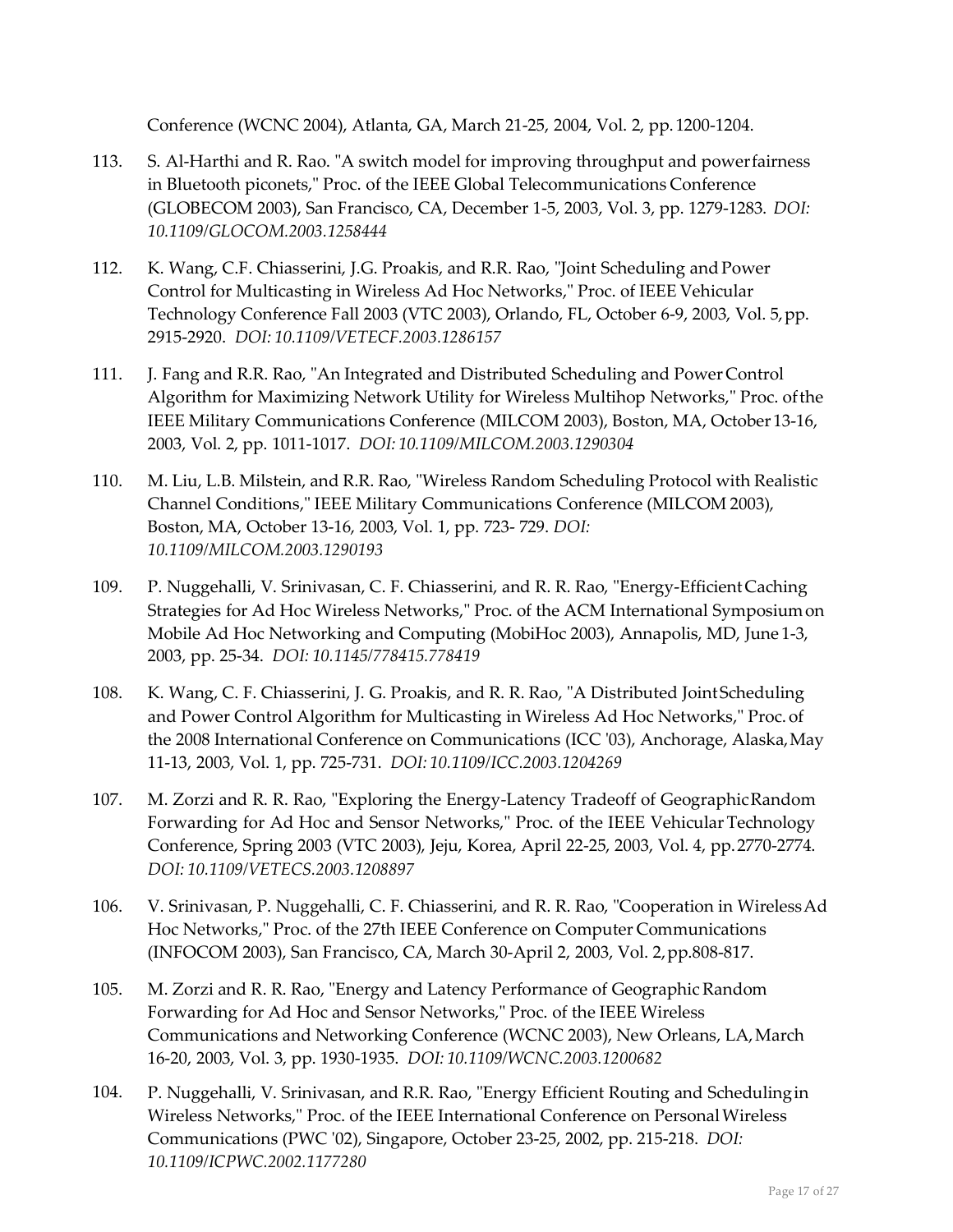- 103. K. Wang, C.F. Chiasserini, J.G. Proakis, and R. R. Rao, "RISE: Reducing Interference and Saving Energy through Multicasting in Ad Hoc Wireless Networks," Proc.of the IEEE Military Communications Conference (MILCOM 2002), Anaheim, CA, October 7-10,2002, Vol. 2, pp. 826-832.
- 102. C. F. Chiasserini and R. R. Rao, "On the Concept of Distributed Digital SignalProcessing in Wireless Sensor Networks," Proc. of the IEEE Military CommunicationsConference (MILCOM 2002), Anaheim, CA, October 7-10, 2002, Vol. 1, pp. 260-264. *DOI: 10.1109/MILCOM.2002.1180450*
- 101. V. Srinivasan, P. Nuggehalli, R.R. Rao, and C.F. Chiasserini, "Energy Efficiency and Fairness in Cooperative Wireless Ad Hoc Networks," Proc. of the 2002 IEEEInformation Theory Workshop, October 20-25, 2002, pp. 33-36.
- 100. V. Srinivasan, C. F. Chiasserini, P. Nuggehalli, and R. R. Rao, "Optimal Rate Allocation and Traffic Splits for Energy Efficient Routing in Ad Hoc Networks," Proc. of theIEEE Conference on Computer Communications (Infocom 2002), New York City, NY, June 23- 27, 2002, Vol. 2, pp. 950-957. *DOI: 10.1109/INFCOM.2002.1019342*
- 99. P. Nuggehalli, V. Srinivasan, and R. R. Rao, "Delay Constrained Energy Efficient Transmission Strategies for Wireless Devices," Proc. of the IEEE Conference onComputer Communications (Infocom 2002), New York City, NY, June 23-27, 2002, Vol. 3, pp. 1765- 1772. *DOI: 10.1109/INFCOM.2002.1019430*
- 98. C.F. Chiasserini and R. R. Rao, "Coexistence Mechanisms for Interference Mitigation Between IEEE 802.11 WLANs and Bluetooth," Proc. of the IEEE Conference onComputer Communications (Infocom 2002), New York City, NY, June 23-27, 2002, Vol. 2, pp. 590- 598. *DOI: 10.1109/INFCOM.2002.1019304*
- 97. C.F. Chiasserini, P. Nuggehalli, V. Srinivasan, and R. R. Rao,"Energy-Efficient Communication Protocols," Proc. of the Design Automation Conference (DAC2002),New Orleans, LA, June 10-14, 2002, pp. 824-830. Invited Paper. *DOI:10.1109/DAC.2002.1012736*
- 96. C. G. Kim, I. Kang, C. Choi, and R. R. Rao, "Scheduling Scheme of PacketLength-based Group-wise Transmission for Integrated Voice/Data Service in Burst-Switching DS/CDMA System," Proc. of the IEEE International Conference on Communications (ICC 2002), New York, NY, April 28-May 2, 2002, Vol. 1, pp. 381-385. *DOI: 10.1109/ICC.2002.996880*
- 95. K. Chebrolu and R. Rao, "Communication using multiple wireless interfaces," Proc. of the 2002 IEEE Wireless Communications and Networking Conference (WCNC2002), Orlando, FL, March 17-21 2002, Vol. 1, pp. 327-331. *DOI: 10.1109/WCNC.2002.993516*
- 94. K. Wang, J. Proakis, and R. R. Rao, "Directional Routing Algorithms for Wireless Ad Hoc Networks" CISS 2002 36th Annual Conference on Information Sciences and Systems(CISS 2002), Princeton, NJ, March 20-22, 2002.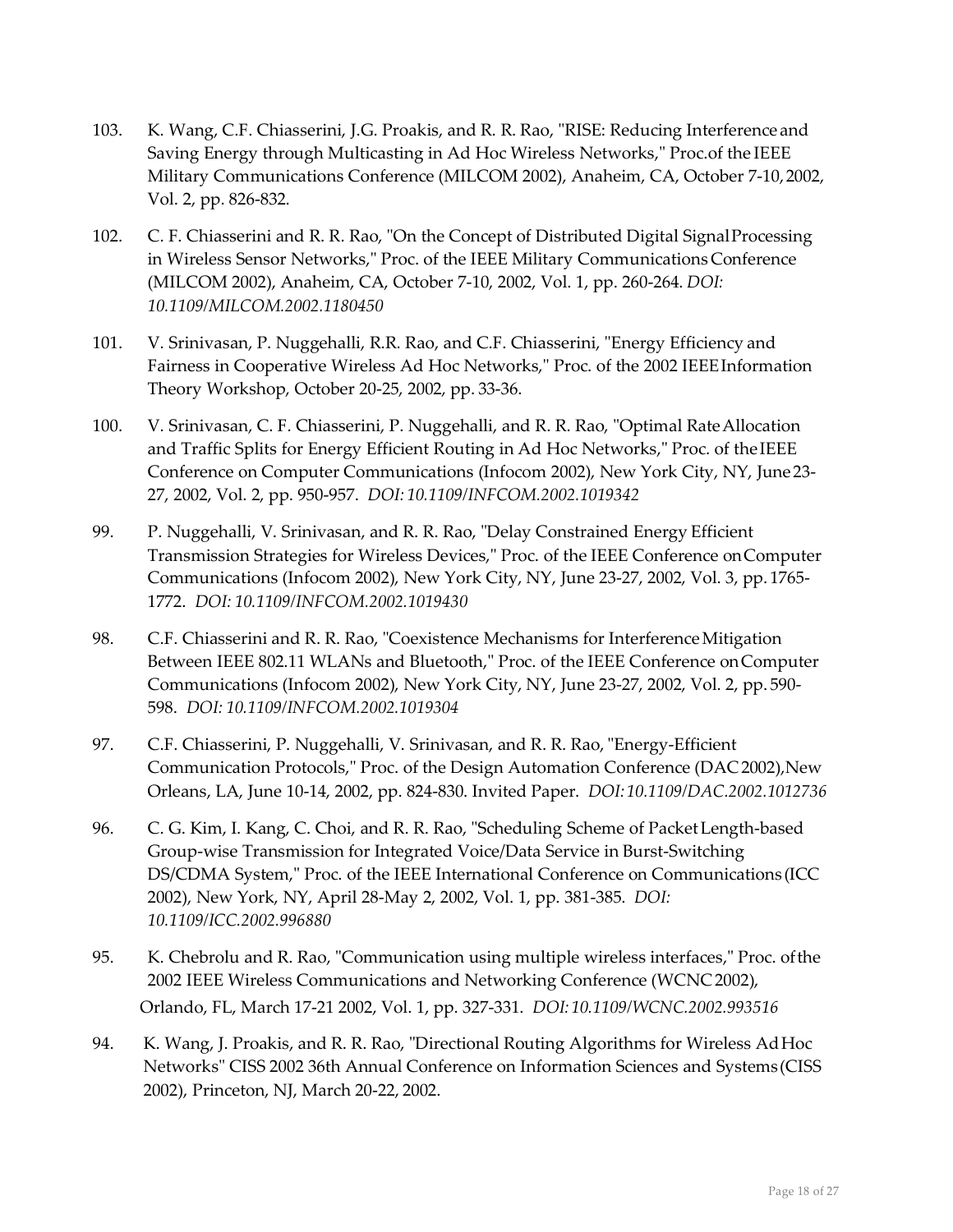- 93. F. Karim, A. Nguyen, S. Dey, and R. Rao, "On-chip communication architecture forOC-768 network processors," Proc. of the 38th Design Automation Conference (DAC 2001), Las Vegas, NV, June 18-22, 2001, pp.678-683. *DOI: 10.1145/378239.379047*
- 92. V. Srinivasan, P. Nuggehalli, and R. R. Rao, "Design of Optimal Energy AwareProtocols for Wireless Sensor Networks," Proc. of the IEEE Vehicular Technology Conference,2001 (VTC 2001), Rodhe Island, Greece, May 6-9, 2001, Vol. 4, pp. 2494-2498. *DOI: 10.1109/VETECS.2001.944050*
- 91. C. F. Chiasserini and R. R. Rao, "A Comparison between Collaborative and Non-Collaborative Coexistence Mechanisms for Interference Mitigation in ISM Bands," Proc.of the IEEE Vehicular Technology Conference, 2001 (VTC 2001), Rodhe Island, Greece,May 6-9, 2001, Vol. 3, pp. 2187-2191. *DOI: 10.1109/VETECS.2001.945084*
- 90. C. F. Chiasserini and R. R. Rao, "Combining Paging with Dynamic PowerManagement," Proc. of the IEEE Conference on Computer Communications (INFOCOM 2001), Anchorage, Alaska, April 22-26, 2001, Vol. 2, pp. 996-1004. *DOI: 10.1109/INFCOM.2001.916292*
- 89. C. F. Chiasserini and R. R. Rao, "Stochastic Battery Discharge in PortableCommunication Devices," Proc. of the International Battery Conference (Battcon 2000), Long Beach,CA, January 11-14, 2000, Vol. 5, Issue 8, pp. 27-32. *DOI: 10.1109/BCAA.2000.838358*
- 88. D. Panigrahi, C. F. Chiasserini, S. Dey, R. R. Rao, and A. Raghunathan, K. Lahiri,"Battery Life Estimation of Mobile Embedded Systems," Proc. of the 14th InternationalConference on VLSI Design (VLSI Design 2001), Bangalore, India, January 3-7, 2001, pp. 57-63. *DOI: 10.1109/ICVD.2001.902640*
- 87. C. F. Chiasserini and R. R. Rao, "Routing Protocols to Maximize Battery Efficiency," Proc. of the IEEE Military Communication Conference (Milcom 2000), Los Angeles, CA, October 22-25 2000, Vol.1, pp. 496-500. *DOI: 10.1109/MILCOM.2000.905002*
- 86. C. F. Chiasserini and R. R. Rao, "Performance of IEEE 802.11 WLANs in aBluetooth Environment," Proc. of the IEEE Wireless Communications and NetworkingConference (WCNC 2000), Chicago, IL, September 23-28, 2000, Vol. 1, pp. 94-99. *DOI: 10.1109/WCNC.2000.904607*
- 85. C. F. Chiasserini and R. R. Rao, "A Distributed Power Management Policy for Wireless Ad Hoc Networks," Proc. of the IEEE Wireless Communications and Networking Conference (WCNC 2000), Chicago, IL, September 23-28, 2000, Vol.3, pp. 1209-1213. *DOI: 10.1109/WCNC.2000.904803*
- 84. P. Nuggehalli, Vikram Srinivasan, Kameswari Chebrolu, and R. R. Rao, "Energyaware sampling schemes," Proc. of the IEEE Wireless Communications and Networking Conference (WCNC 2001), Chicago, IL, September 23-28, 2000, pp. 870-873. *DOI: 10.1109/WCNC.2000.903971*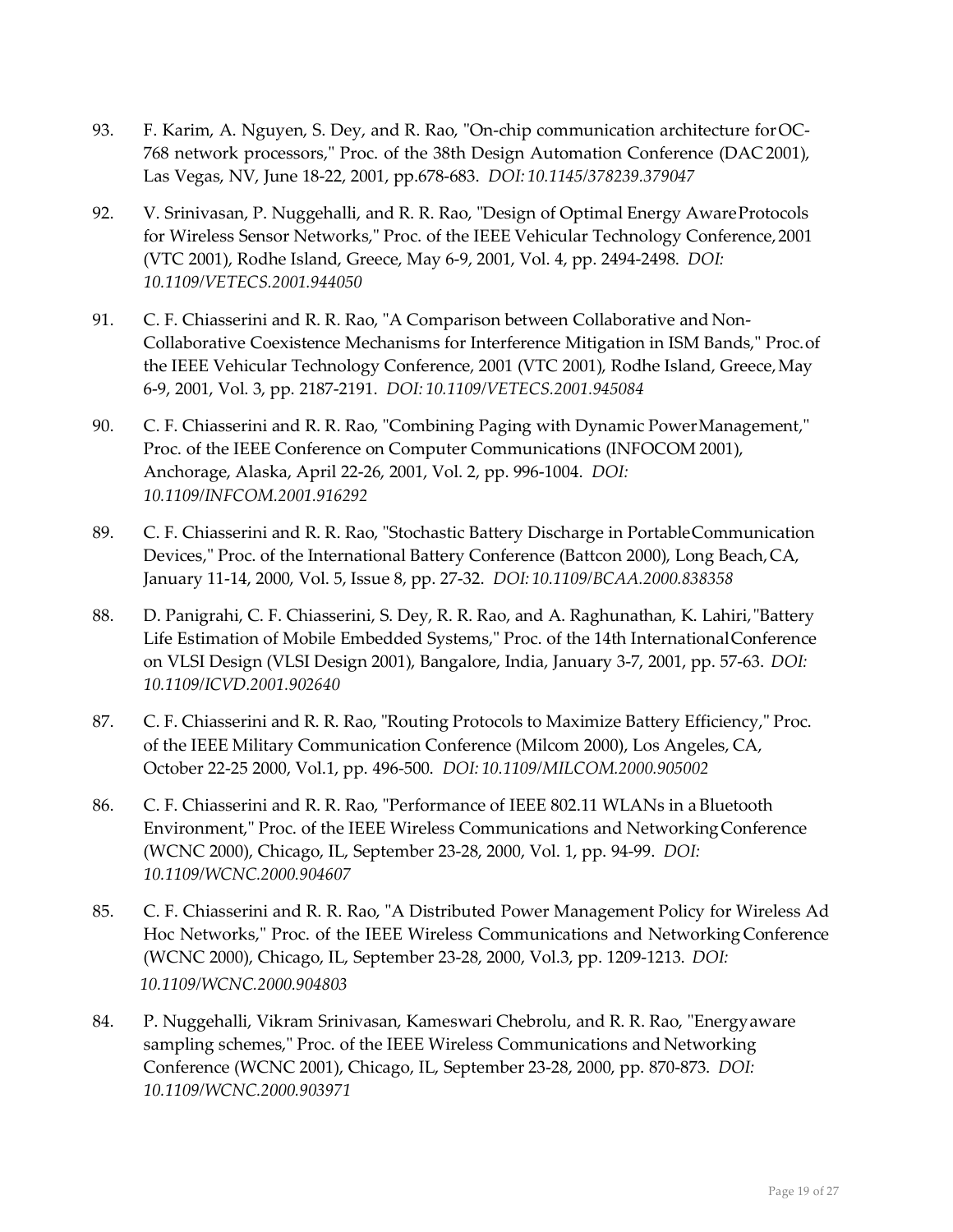- 83. M. Liu, L.B. Milstein, and R.R. Rao, "Delay Analysis of Block Coded TransmissionOver the Gilbert-Elliot Channel with Interleaving and Retransmission Strategy," Proc. ofthe IEEE Conference on Communications, Control and Signal Processing (ICCCSP 2000), Bangalore, India, July 2000,pp. 834-838. *DOI: 10.1109/WCNC.2000.903964*
- 82. P. Nuggehalli, Vikram Srinivasan, and R. R. Rao, "Energy efficient sampling schemes for wireless networks," Proc. of the IEEE Conference on Communications, Control andSignal Processing (ICCCSP 2000), Bangalore, India, July 2000.
- 81. C. F. Chiasserini and R. R. Rao, "Energy Efficient Battery Management," Proc. of theIEEE Conference on Computer Communications (INFOCOM 2000), Tel Aviv, Israel, March26- 30, 2000, Vol. 2, pp. 396-403. *DOI: 10.1109/49.932692*
- 80. M. Zorzi and R. R. Rao, "Is TCP Energy Efficient?" Proc. Sixth IEEEInternational Workshop on Mobile Multimedia Communications (MoMuC 99), San Diego,CA, November 15-17, 1999, pp. 198-201. *DOI: 10.1109/MOMUC.1999.819490*
- 79. C. F. Chiasserini and R. R. Rao, "A Traffic Control scheme to optimize batterypulsed discharge," Proc. of the IEEE Military Communication Conference (MILCOM1999), Atlantic City, NJ, October 31-November 2, 1999, pp. 1419-1423. *DOI: 10.1109/MILCOM.1999.821437*
- 78. C. F. Chiasserini and R. R. Rao, "A Model for Battery Pulsed Discharge withRecovery Effect," Proc. of the IEEE Wireless Communications and Networking Conference(WCNC 99), New Orleans, LA, September 21-24, 1999, Vol. 2, pp. 636-639. *DOI: 10.1109/WCNC.1999.796721*
- 77. C. F. Chiasserini and R. R. Rao, "Pulsed battery discharge in communicationdevices," Proc. The Annual International Conference on Mobile Computing and Networking (Mobicom 99), Seattle, WA, August 15-20, 1999, pp. 88-95. *DOI:10.1145/313451.313488*
- 76. P. Kim II, M. Adhikari, R. Chevitarese, J. Doshi, Koontz, and R. Rao, "Quantifying the effects of weather and scintillation on the network performance of the San Diego LaserNet," Proc. of the International Society for Optical Engineering, from Optical Wireless Communications Conference, Boston, MA, November 5, 1998, Vol.3532, pp.6-15. *DOI: 10.1117/12.338976*
- 75. J. S. Shauh and R. R. Rao, "A power efficient zone based resource assignment(ZBRA) scheme for wireless communication," Proc. of the IEEE 1998 International Conferenceon Universal Personal Communications (ICUPC '98), Florence, Italy, October 5-9,1998, pp.395-369. *DOI: 10.1109/ICUPC.1998.733010*
- 74. A. M. Chen and R. R. Rao, "On tractable wireless channel models," Proc. of theNinth International Symposium on Personal, Indoor, and Mobile RadioCommunications (PIMRC 98), Boston, MA, September 8-11, 1998, Vol. 2, pp. 825-830. *DOI: 10.1109/PIMRC.1998.734678*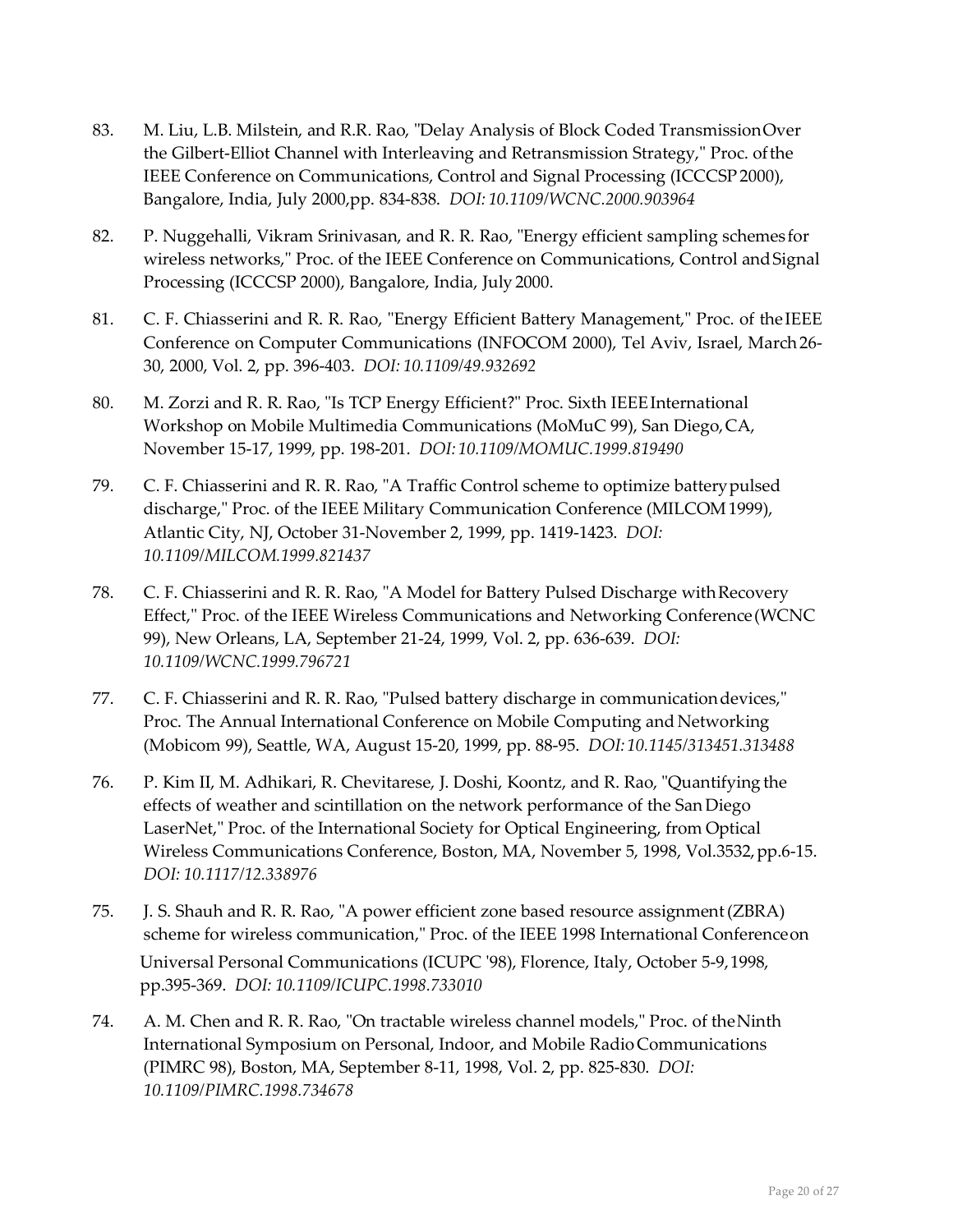- 73. A. Chockalingam and R. R. Rao, "MAC Layer Performance with Steerable Multibeam Antenna Arrays," Proc. Of the Ninth International Symposium on Personal, Indoor, and Mobile Radio Communications (PIMRC 98), Boston, MA, September 8-11, 1998, Vol. 2,pp. 973-977. *DOI: 10.1109/PIMRC.1998.734706*
- 72. M. Zorzi and R. R. Rao, "Impact of Burst Errors on Framing," Proc. of the Ninth International Symposium on Personal, Indoor, and Mobile RadioCommunications (PIMRC 98), Boston, MA, September 8-11,1998, Vol. 1, pp.253-259. *DOI: 10.1109/PIMRC.1998.733555*
- 71. M. Zorzi and R. R. Rao, "On channel modeling for delay analysis of packet communications over wireless links," 36th Annual Allerton Conference on Communication, Control, and Computing, Monticello, IL, September 23-25, 1998,pp.526- 535.
- 70. J. S. Shauh and R. R. Rao, "Enhancement of power consumption efficiency and channel resource utilization for mobile communication," Book of Abstracts 1998 IEEEInternational Symposium on Information Theory (ISIT 98), Cambridge, MA, August 16-21, 1998,pp.160. *DOI: 10.1109/ISIT.1998.708754*
- 69. A. Chockalingam, M. Zorzi, and R. R. Rao, "Performance of TCP Reno on WirelessFading Links with Memory," Proc. 1998 International Conference on Communication (ICC 98), Atlanta, GA, June 7-11, 1998, p.595-600.
- 68. R. R. Rao, "Higher Level perspectives on Modeling the Wireless Channel," Proc. of the 1998 IEEE Information Theory Workshop (ITW 98), Kilarney, Ireland, June 22-26, 1998,pp. 137- 138 *DOI: 10.1109/ITW.1998.706477*
- 67. A. M. Chen and R. R. Rao, "Exploiting Overlapping Coverage in Pico-Cellular Networks for Web support," appears as "Multi-channel packet resource allocation formultimedia support," Proc. of the Vehicular Technology Conference, 1998 (VTC '98), Ottawa,Ontario, May 18-21, 1998. pp. 1770-1774. *DOI: 10.1109/VETEC.1998.686060*
- 66. R. R. Rao, "Perspectives on the Impact of Fading on Protocols for WirelessNetworks," Proc. of the 1997 IEEE International Conference on Personal WirelessCommunications (CPWC '97), Mumbai (Bombay), India, December 17-19, 1997, pp. 489-493. *DOI: 10.1109/ICPWC.1997.655568*
- 65. M. Zorzi and R. R. Rao, "Error control in multi-layered stacks," Proc. of the IEEEGlobal Communications Conference, 1997 (GLOBECOM '97), Phoenix, AZ, November 3-8,1997, Vol. 3, pp. 1413-1418. *DOI: 10.1109/GLOCOM.1997.644368*
- 64. A. M. Chen, A. K. Legaspi, and R. R. Rao, "Migratory Battlegroup InternetArchitecture,'' Proc. of the IEEE Military Communication Conference, 1997 (MILCOM '97), Monterey, CA, November 2-5, 1997, Vol. 3.
- 63. M. Zorzi and R. R. Rao, "The Role of Error Correlations in the Design of Protocolsfor Packet Switched Services," Proc. 35th Annual Allerton Conference, Monticello, IL, September 29-October 1, 1997, 10 pp.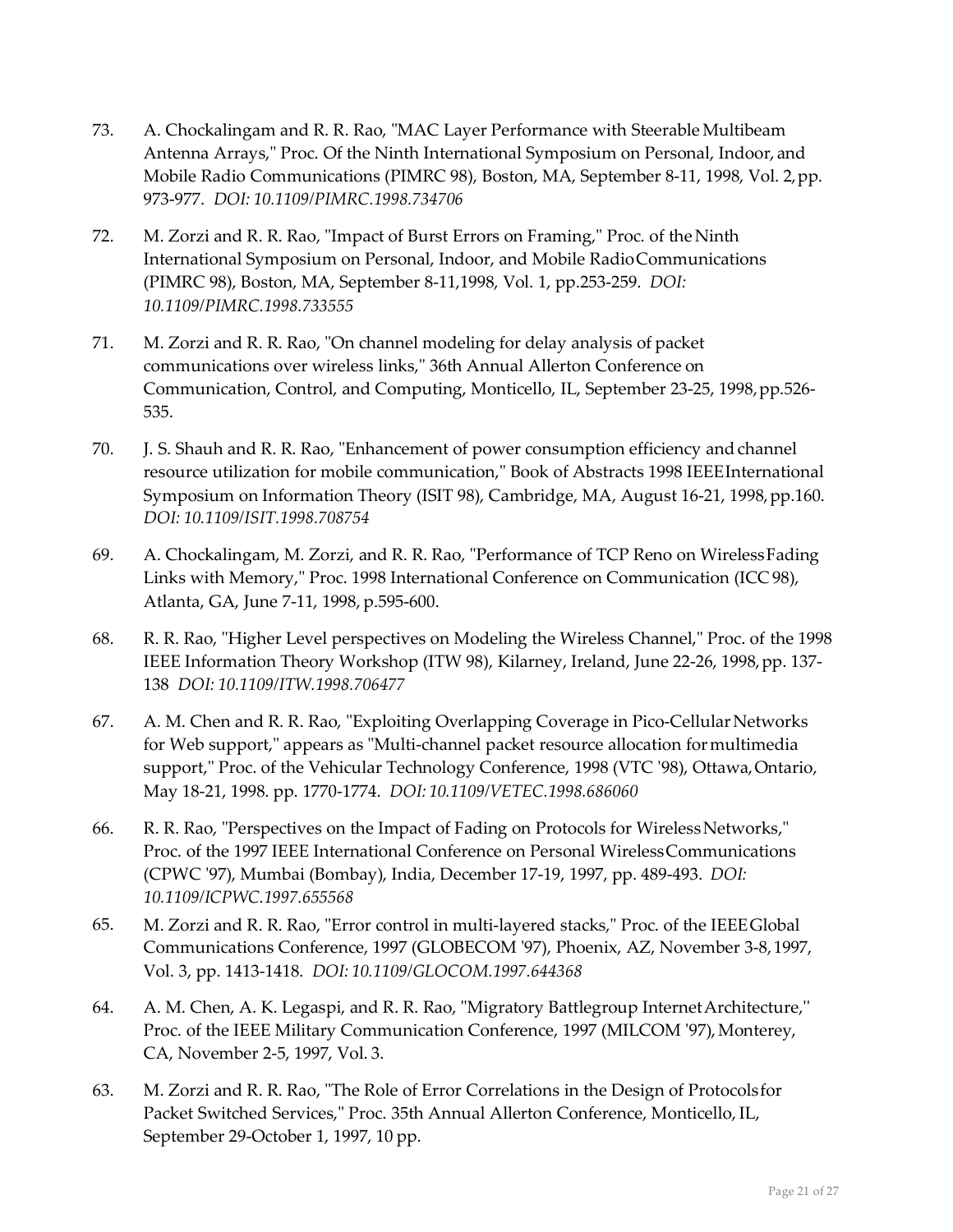- 62. M. Zorzi and R. R. Rao, "Error Propagation in Protocol Stacks," Book of Abstracts International Symposium on Information Theory,Ulm, Germany, June 29-July 4, 1997,pp. 262. *DOI: 10.1109/ISIT.1997.613179*
- 61. M. Zorzi and R. R. Rao, "ARQ Error Control for Delay-Constrained Communicationson Short-Range Burst-Error Channels," Proc. of the IEEE Vehicular TechnologyConference (VTC '97), Phoenix, AZ, May 4-7, 1997, Vol. 3, pp. 1528-1532. *DOI: 10.1109/VETEC.1997.605641*
- 60. A. M. Chen and R. R. Rao, "Resource Management for Third Generation Cellular Communication Systems," Proc. of the IEEE Vehicular Technology Conference (VTC'97), Phoenix, AZ, May 4-7, 1997, pp. 1832-1836. *DOI: 10.1109/VETEC.1997.605875*
- 59. B. Slutsky, R. R. Rao, L. Tancevsky, P. C. Sun, and S. Fainman, "QuantumCryptography: Defending Against Individual Eavesdropping," Proc. of SPIE (Aerosense 1997), Orlando, Florida, April 21, 1997.
- 58. M. Zorzi and R. R. Rao, "Effect of correlated errors on TCP," Proc. of the Conferenceon Information Sciences and Systems, 1997 (CISS '97), Baltimore, MD, March 1997, pp.666- 671.
- 57. B. Slutsky, R. Rao, L. Tancevski, P.C. Sun, and Y. Fainman, "Information leakageestimates in quantum cryptography," Optics in Computing 1997, Technical Digest Series Vol.8. Postconference Edition. Opt. Soc. America, 1997, from Topical Meeting on Optics in Computing-OC97, Incline Village, NV, IEEE / Lasers & Electro-Opt. Soc. ICO, Opt. Soc. America, March 18-21, 1997, pp.115-117.
- 56. M. Zorzi and R. R. Rao, "Energy Management in Wireless Communications," Proc. ofthe Sixth WINLAB Workshop on 3rd Generation Wireless Information Networks, New Brunswick, NJ, March 1997, pp. 189-201. *DOI: 10.1007/0-306-47041-1\_15*
- 55. M. Zorzi and R. R. Rao, "Energy Constrained Error Control for Wireless Channels,"Proc. of the IEEE Global Telecommunications Conference (GLOBECOM '96), London, UK, November 18-22, 1996, pp.18-22, 1411-1416. *DOI:10.1109/GLOCOM.1996.587678*
- 54. M. Zorzi and R. R. Rao, "Error control strategies for the wireless channel," Proc. of the IEEE 1996 International Conference on Universal Personal Communications (ICUPC'96), Boston, MA, September 29 -October 2, 1996, Vol. 2, pp. 970-974. *DOI: 10.1109/ICUPC.1996.562722*
- 53. M. Zorzi and R. R. Rao, "Error Control and Energy Consumption in Wireless Communications Channels," Proc. 34th Annual Allerton Conference, Allerton, IL,October 2-4, 1996, pp. 825-834.
- 52. M. Zorzi, R. R. Rao, and L.B. Milstein, "A Markov model for block errors on fading channels," Proc. of the IEEE International Symposium on Personal, Indoor andMobile Radio Communications (PIMRC '96), Taipei, Taiwan, October 15-18, 1996,pp.1074-1078. *DOI: 10.1109/PIMRC.1996.568447*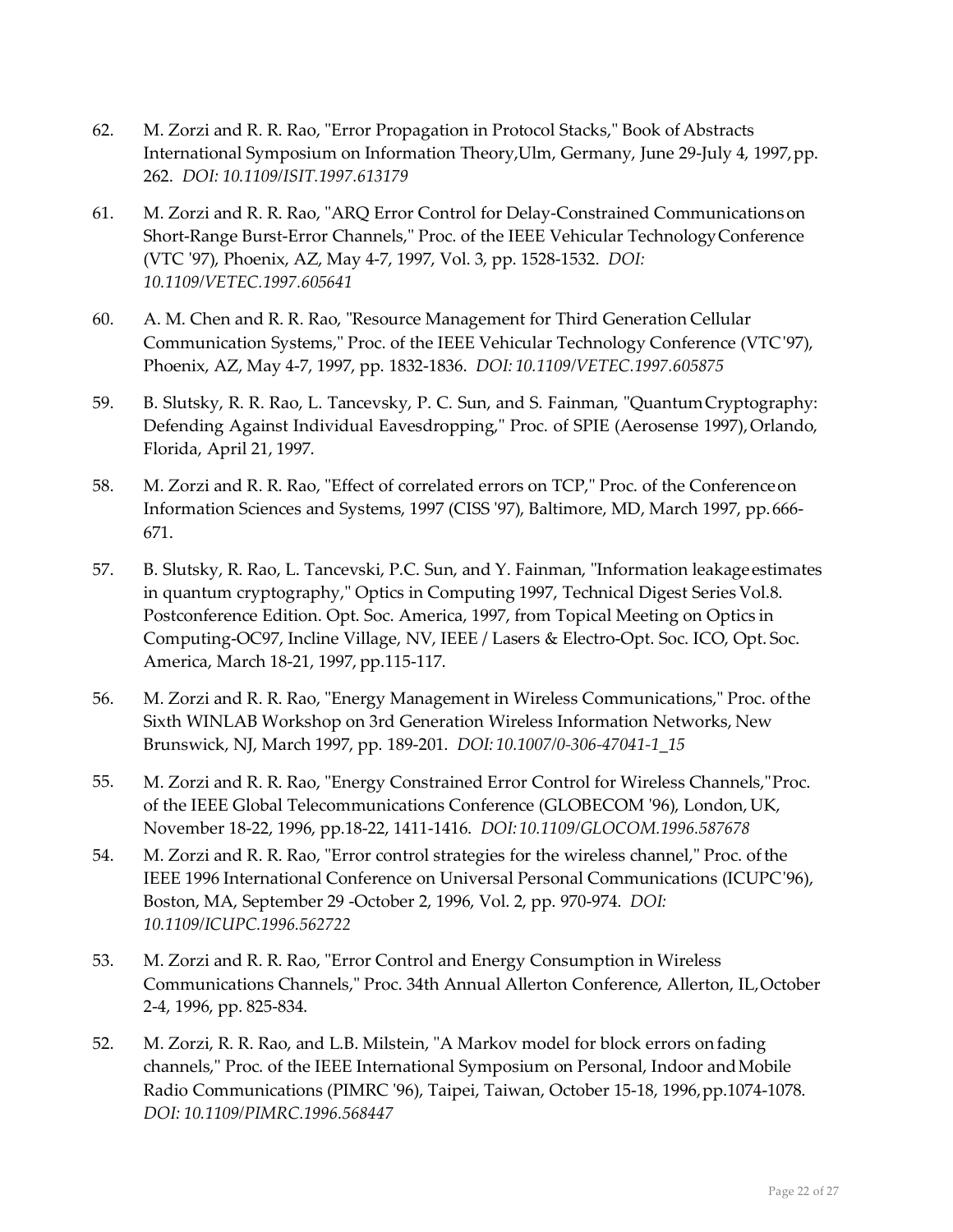- 51. A. K. Legaspi and R. R. Rao "Embedding Physical Layer Processes in LinkLayer Analysis," Proc. of the IEEE Military Communications Conference (MILCOM'96), Washington DC., October 21-24, 1996, Vol. 3, pp. 938-942. *DOI: 10.1109/MILCOM.1996.571420*
- 50. B. Slutsky, P.C. Sun, Y. Mazurenko, R. Rao, and Y. Fainman, "Quantum Cryptographyin the presence of Noise and Losses," 1996 OSA Annual Meeting, Rochester, New York, October 20-25, 1996.
- 49. B. Slutsky, R. Rao, L. Tancevski, P.C. Sun, and Y. Fainman, "Defense AgainstBitwise Eavesdropping Strategies in Quantum Cryptography," 1996 OSA Annual Meeting, Rochester, New York, October 20-25, 1996, Vol. 9.
- 48. B. Slutsky, P.C. Sun, Y. Mazurenko, R. Rao, and Y. Fainman, "Quantum cryptography using frequency-division transmission of optical phase," Proc. of the Conference onLasers and Electro-Optics Europe (CLEO/EUROPE), Hamburg, Germany, September 8-13, 1996, pp. 308.
- 47. M. Zorzi and R. R. Rao, "Bounds on the throughput performance of ARQSelective-Repeat protocol in Markov channels," Proc. of the IEEE International Conference on Communications (ICC' 96), Dallas, TX, June 23-27, 1996, Vol.2, pp. 782-786. *DOI: 10.1109/ICC.1996.541287*
- 46. A. L., Kellner, R. Cruz, Y. Fainman, R.D. Fellman, Y. Mazurenko, L.B. Milstein, R. R.Rao, P.C. Sun, and P.K. Yu, "Transparent terabit photonic imaging networks," Proc. ofthe International Society for Optical Engineering, vol. 2690, Wavelength Division Multiplexing Components (SPIE), Louis S. Lome; Ed., May 1996, pp. 118-124. *DOI: 10.1117/12.238906*
- 45. B. Slutsky, P. C. Sun, Y. Mazurenko, R. Rao, and Y. Fainman, "Quantum cryptographyfor secret key generation using frequency-division long distance interferometry," Proc. International Society for Optical Engineering, vol. 2690, WavelengthDivision

Multiplexing Components (SPIE), Louis S. Lome; Ed., May 1996, pp. 63-69 *DOI: 10.1117/12.238938*

- 44. P. Dietrich, R. R. Rao, A. Chockalingam, and L. Milstein, "A Log-Linear ClosedLoop Power Control Model," Proc. of the 1996 IEEE Vehicular Technology Conference(VTC 1996), Atlanta, GA, April 28-May 1, 1996, Vol.1, pp. 51-55. *DOI: 10.1109/VETEC.1996.503406*
- 43. P. Dietrich and R. R. Rao, "Second order bounds on Block Error Probabilities in Stationary, Time Varying Channels," Proc. of the Conference on Information Sciences and Systems (CISS 1996), Baltimore, Maryland, March 1996.
- 42. P. Dietrich and R. R. Rao, "Dynamic Performance of a Circuit Switched Interconnection Network," in Proc. of the 1995 International Conference on High-PerformanceComputing, New Delhi, India, December 1995, pp. 515-519.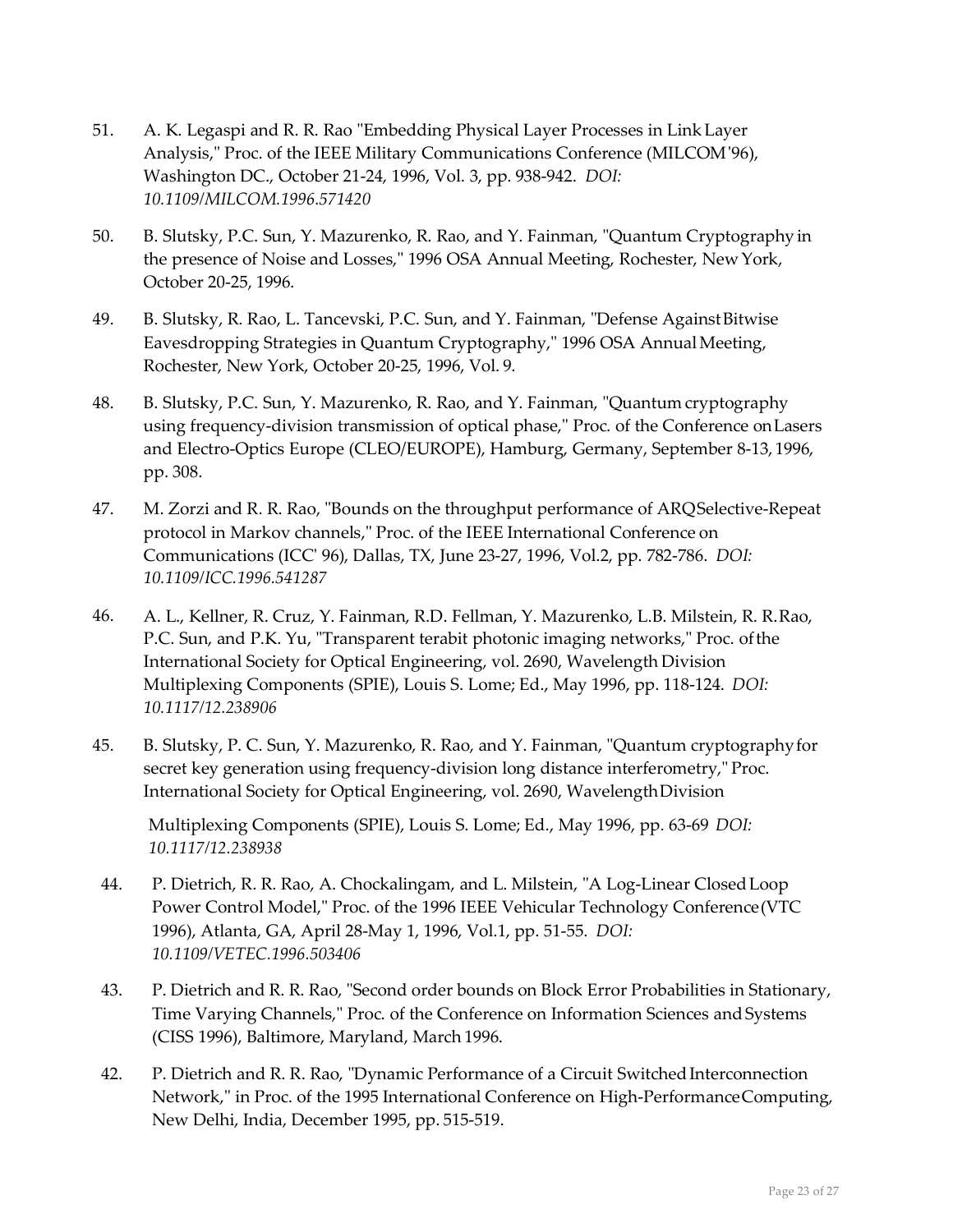- 41. M. Zorzi, R. R. Rao, and L.B. Milstein, "Performance Analysis of ARQ Go-Back-Nprotocol in fading mobile radio channels,'' Proc. of the IEEE Military CommunicationConference (MILCOM '95), San Diego, CA, November 5-8, 1995, Vol. 2, pp. 576-580. *DOI: 10.1109/MILCOM.1995.483532*
- 40. M. Zorzi and R. R. Rao, "Bounds on the throughput performance of ARQGo-Back-N protocol in Markov channels," Proc. of the IEEE Military CommunicationConference (MILCOM '95), San Diego, CA, November 5-8, 1995, Vol. 2, pp. 571-575.
- 39. M. Zorzi and R. R. Rao, "Throughput analysis of ARQ Selective-Repeat protocol withtime diversity in Markov channels," Proc. of the IEEE Global TelecommunicationsConference, 2007 (GLOBECOM 2007), Singapore, November 13-17, 1995, Vol.3, pp. 1673-1677. *DOI: 10.1109/GLOCOM.1995.502695*
- 38. M. Zorzi, R. R. Rao, and L.B. Milstein, "On the accuracy of a first-order Markov modelfor data block transmission on fading channels," Proc. of the IEEE 1995 International Conference on Universal Personal Communications (ICUPC '95), Tokyo, Japan,November 6-10, 1995, pp. 211-215.
- 37. M. Zorzi and R. R. Rao, "Performance of ARQ Go-Back-N protocol in Markovchannels with unreliable feedback: Delay analysis," Proc. of the IEEE 1995 InternationalConference on Universal Personal Communications (ICUPC '95), Tokyo, Japan, November 6-10,1995, pp. 481-485. *DOI: 10.1109/ICUPC.1995.496946*
- 36. M. Zorzi and R. R. Rao, "Throughput analysis of ARQ Go-Back-N protocol inMarkov channels with unreliable feedback," Proc. of the IEEE International Conference on Communications, 1995 (ICC 1995), Seattle, WA, June 18-22, 1995, pp. 1232-1237. *DOI: 10.1023/A:1013628616059*
- 35. B. Slutsky, P.C. Sun, Y. Mazurenko, R. Rao, and Y. Fainman, "Long-distancefrequencydivision interferometer for communication and quantum cryptography," OSAAnnual Meeting 1995, Portland, OR, May 1, 1995, Vol. 20, No. 9, pp. 1062-1064. *DOI: 10.1364/OL.20.001062*
- 34. A. Bhattacharya, R. R. Rao, and Ting-Ting Lin, "Evaluation of performability measures for replicated banyan networks," Proc. of the International Computer Performance and Dependability Symposium, Erlangen, Germany, April 24-26, 1995, pp. 265-273. *DOI: 10.1109/IPDS.1995.395825*
- 33. A. Bhattacharya, R. R. Rao and T. Y. Lin, "Cumulative Performance Measures for Gracefully Degradable Multistage Interconnection Networks,'' Proc. of the First International Workshop on Parallel Processing, Bangalore, India, December 26-31,1994, pp. 234-239.
- 32. A. Bhattacharya, R. R. Rao, and T.Y. Lin, "Performability Analysis of Non-repairable Multicomponent Systems Using Order Statistics," Proc. of the Sixth IEEE Symposium on Parallel and Distributed Processing (IPDPS 1994), Dallas, TX, October 26-29, 1994, pp.646- 653. *DOI: 10.1109/SPDP.1994.346112*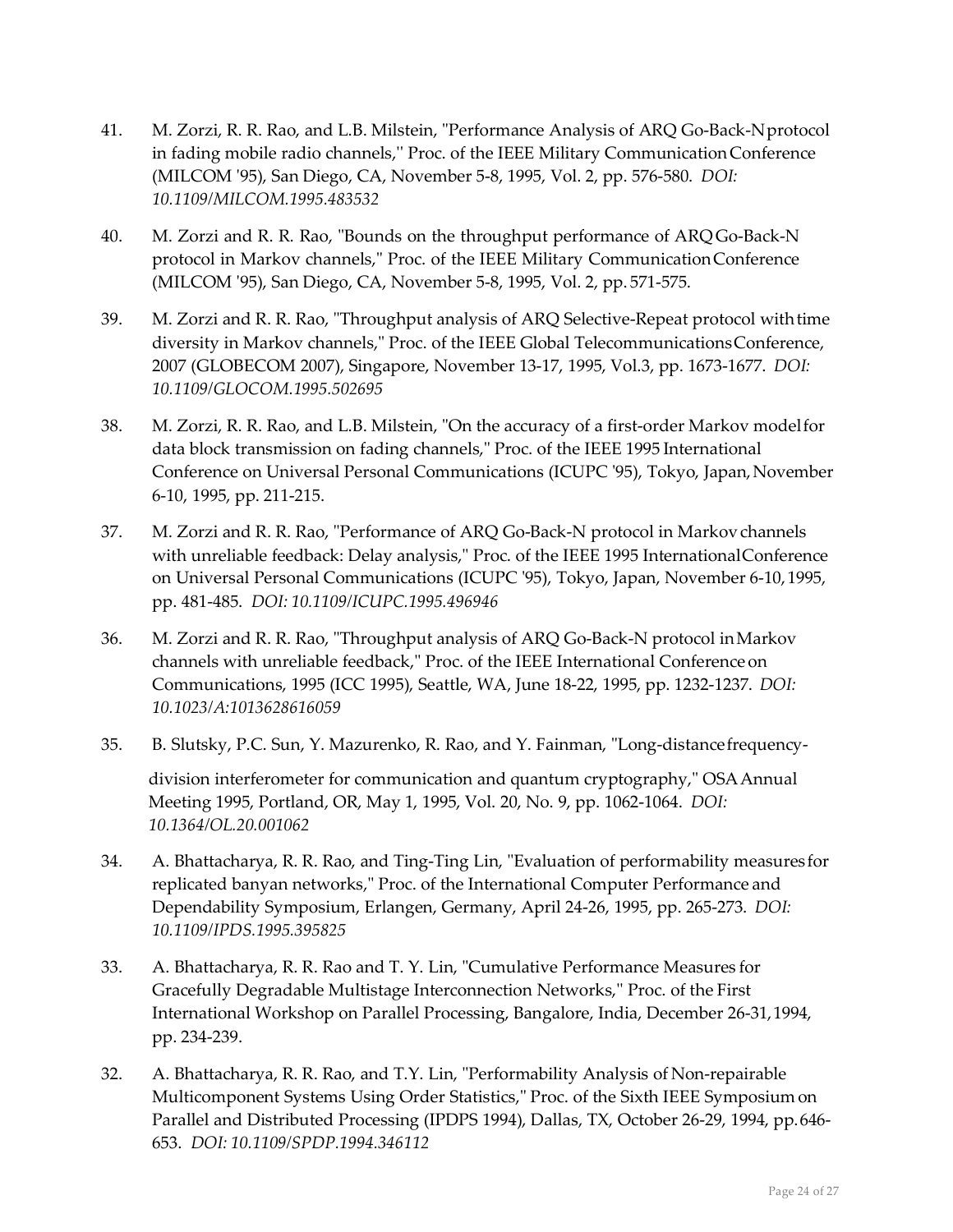- 31. F. Xu, R. R. Rao, and Yeshayahu Fainman, "A  $2 \times 1$  Photonic Switch with Reflecting Property Constructed Using Polarization Sensitive Computer Generated Holograms," Proc. of the Seventh Annual Meeting of the IEEE Lasers and Electro-Optics Society(LEOS '94), Boston, MA, October 31- November 3, 1994, Vol. 1, pp. 244-245. *DOI: 10.1109/LEOS.1994.586984*
- 30. P. Dietrich and R. R. Rao, "Delay Analysis of a Circuit-Switched InterconnectionNetwork with Non-Uniform Traffic," Proc. of the IEEE Conference on ComputerCommunications (INFOCOM '94), Toronto, Canada, June 12-16, 1994, Vol. 2, pp. 447-454. *DOI: 10.1109/INFCOM.1994.337699*
- 29. M. Zorzi and R. R. Rao, "Retransmission Control in Mobile Radio Slotted ALOHA,"Proc. of the International Conference on Communications (ICC '94), New Orleans, LA, May1-5, 1994, Vol.3, pp. 1302-1305. *DOI: 10.1109/ICC.1994.368894*
- 28. A. Legaspi and R. R. Rao, "Stability of Interacting Queues in a Multiple Access System -a Recursive Technique," Proc. of the 1994 Conference on Information Sciences andSystems (CISS 1994), Princeton, NJ, March 1994.
- 27. M. Zorzi and R. R. Rao, "Slotted ALOHA with capture in a mobile radio environment," Proc. of the 1994 International Zurich Seminar on Digital Communications: Mobile Communications: Advanced Systems and Components, Springer-Verlag, Berlin, March8- 11, 1994, Vol. 783, pp. 452-463.
- 26. P. Dietrich and R. R. Rao, "Delay Analysis of a Circuit Switched InterconnectionNetwork Implementing a Gated Hold Strategy," Proc. of the Allerton Conference on Communications, Computing, and Control, Allerton, IL, September 29-October 1,1993. *DOI: 10.1109/INFCOM.1994.337699*
- 25. A. Bhattacharya, R. R. Rao, and T. Y. Lin, "Delay Analysis of SynchronousCircuit-Switched Delta Networks" Proc. of the Seventh International ParallelProcessing Symposium, Newport Beach, CA, April 16-19, 1993, pp. 666-670. *DOI: 10.1109/IPPS.1993.262801*
- 24. R. R. Rao, "Analysis of a Dual-Bus Protocol," Proc. of the International Conferenceon Communication Systems, Singapore, November 1992, Vol.2, pp. 705-709. *DOI: 10.1109/ICCS.1992.255172*
- 23. R. R. Rao and M. O'Laughlin, "CPCQ An Alternative to DQDB," Proc. of the IEEE Military Communication Conference, 1992 (MILCOM 1992), San Diego, CA, October11- 14, 1992, Vol.1, pp. 264-267. *DOI: 10.1109/MILCOM.1992.244077*
- 22. R. R. Rao, "Approximate Analysis of DQDB," Book of Abstracts 1991International Symposium on Information Theory, Budapest, Hungary, June 24-28, 1991.
- 21. R. R. Rao, "DQDB -Approximations and Alternatives," Proc. of the 1991 Conferenceon Information Sciences and Systems (CISS 1991), Baltimore, Maryland, March1991.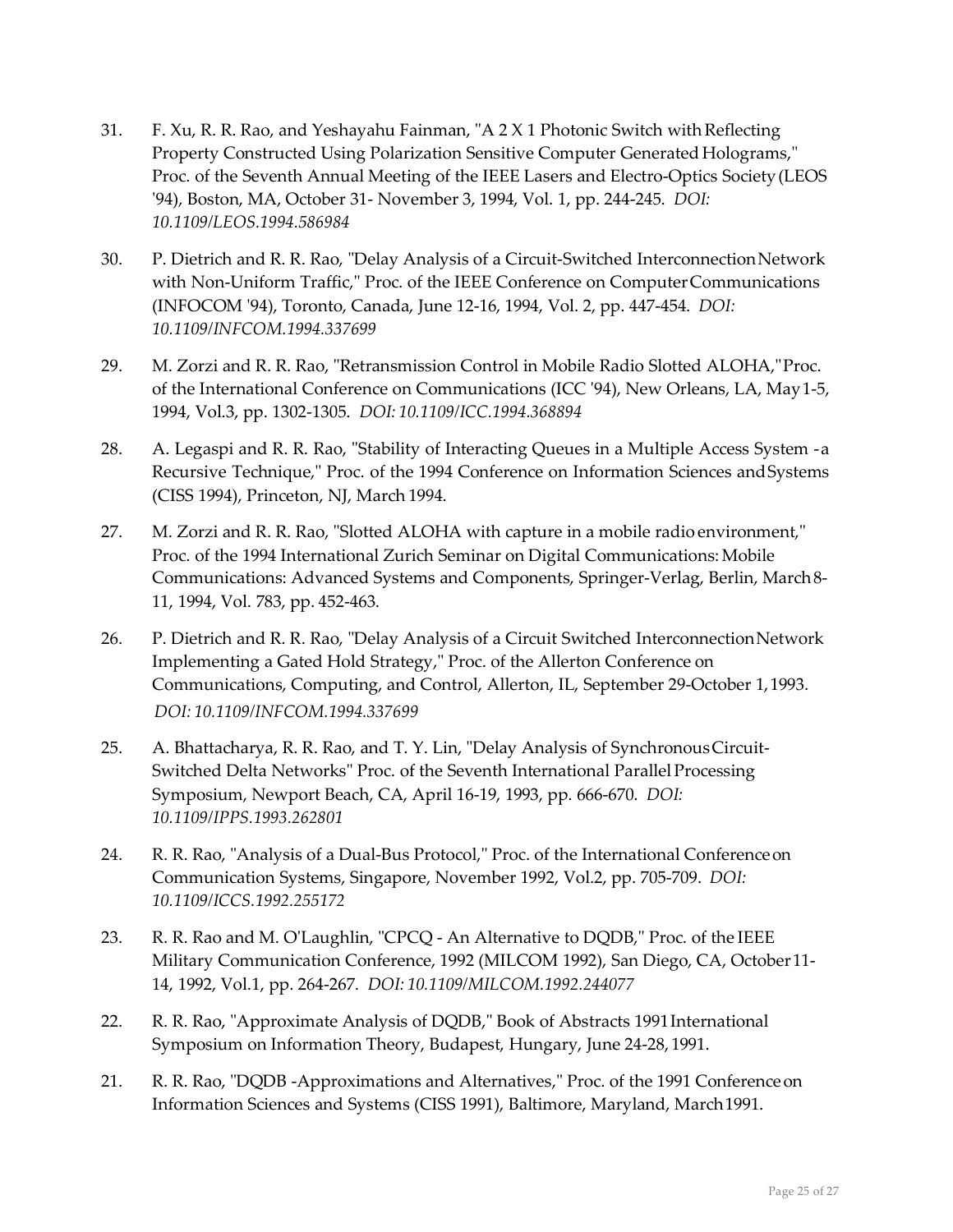- 20. A. Behroozi-Toosi and R. R. Rao, "Stability analysis of an asymmetric, limited service, token ring system," Proc IEEE Conference on Computer Communications (INFOCOM 1990), San Francisco, CA, June 3-7, 1990, Vol.1, pp. 1-7. *DOI:10.1109/INFCOM.1990.91224*
- 19. S. G. Glisic, R. R. Rao, and L. B. Milstein, "The Effect of Imperfect Carrier Sensingon Nonpersistent Carrier Sense Multiple Access," Proc. of the International Conferenceon Communication, 1990 (ICC '90), New York, NY, April 16-19, 1990, pp. 1266-1269. *DOI: 10.1109/ICC.1990.117274*
- 18. R. R. Rao and A. B. Behroozi-Toosi, "Stability Analysis of an Asymmetric, LimitedService, Polling System," Book of Abstracts IEEE International Symposium on InformationTheory, San Diego, CA, January 14-19, 1990.
- 17. A. B. Behroozi-Toosi and R. R. Rao, "Delay Analysis of an Asymmetric, BufferedRandom Access System" Proc. of the IEEE Conference on Computer Communications (INFOCOM 1989), Ottawa, Canada, April 23-27, 1989, Vol.2, pp. 558-563. *DOI: 10.1109/INFCOM.1989.101500*
- 16. K. Ho, R. R. Rao, and J. K. Wolf, "Random Access Systems with a Time VaryingChannel," Proc. of the IEEE Conference on Computer Communications (INFOCOM 1989), Ottawa, Canada, April 23-27, 1989, pp. 1121-1126. *DOI: 10.1109/INFCOM.1989.101568*
- 15. K. S. Kwak and R. R. Rao, "Capture Induced Priority in Random Access Networks,"Proc. of the International Conference on Communication Systems (ICCS 1988), Singapore, October. 31-November 3, 1988.
- 14. K. S. Kwak and R. R. Rao, "Priority based Random Access Network," Proc. ofthe International Conference on Computer Communication (INFOCOM 1988), TelAviv, Israel, October 29-November 4, 1988, pp. 78-82.
- 13. A. B. Behroozi-Toosi and R. R. Rao, "Effect of Flow Control on the performance of Multiple Access Systems," Proc. of the 26th Annual Allerton Conf. onCommunication, Control and Computing, Monticello, IL, September 28-30, 1988, pp. 979-980.
- 12. K. S. Kwak and Ramesh R Rao, "Retransmission Control of capture-Aloha Systems,"Proc. of the International Conference on Communication (ICC '88), June 12-15, 1988, pp. 166- 171. *DOI: 10.1109/ICC.1988.13555*
- 11. K. Ho, R. R. Rao, and Jack K. Wolf, "Random Access Systems with a General Ternary Feedback Channel," Book of Abstracts, Proc. of the 1988 IEEE International Symposiumon Information Theory (ISIT 1998), Kobe, Japan, June 19-24 1988.
- 10. M.I. Rodrigues, R. R. Rao, and Jack K. Wolf, "Performance analysis of aMulti-Group Random Access Systems," Book of Abstracts, Proc. of the IEEE InternationalSymposium on Information Theory (ISIT 1988), Kobe, Japan, June 19-24, 1988.
	- 9. A. B. Behroozi-Toosi and R. R. Rao, "Effect of Bursty arrivals on the performance of Multiple Access Systems," Proc. of the 22nd Annual Conference on InformationSciences and Systems (CISS 1988), Princeton, NJ, March 1988.